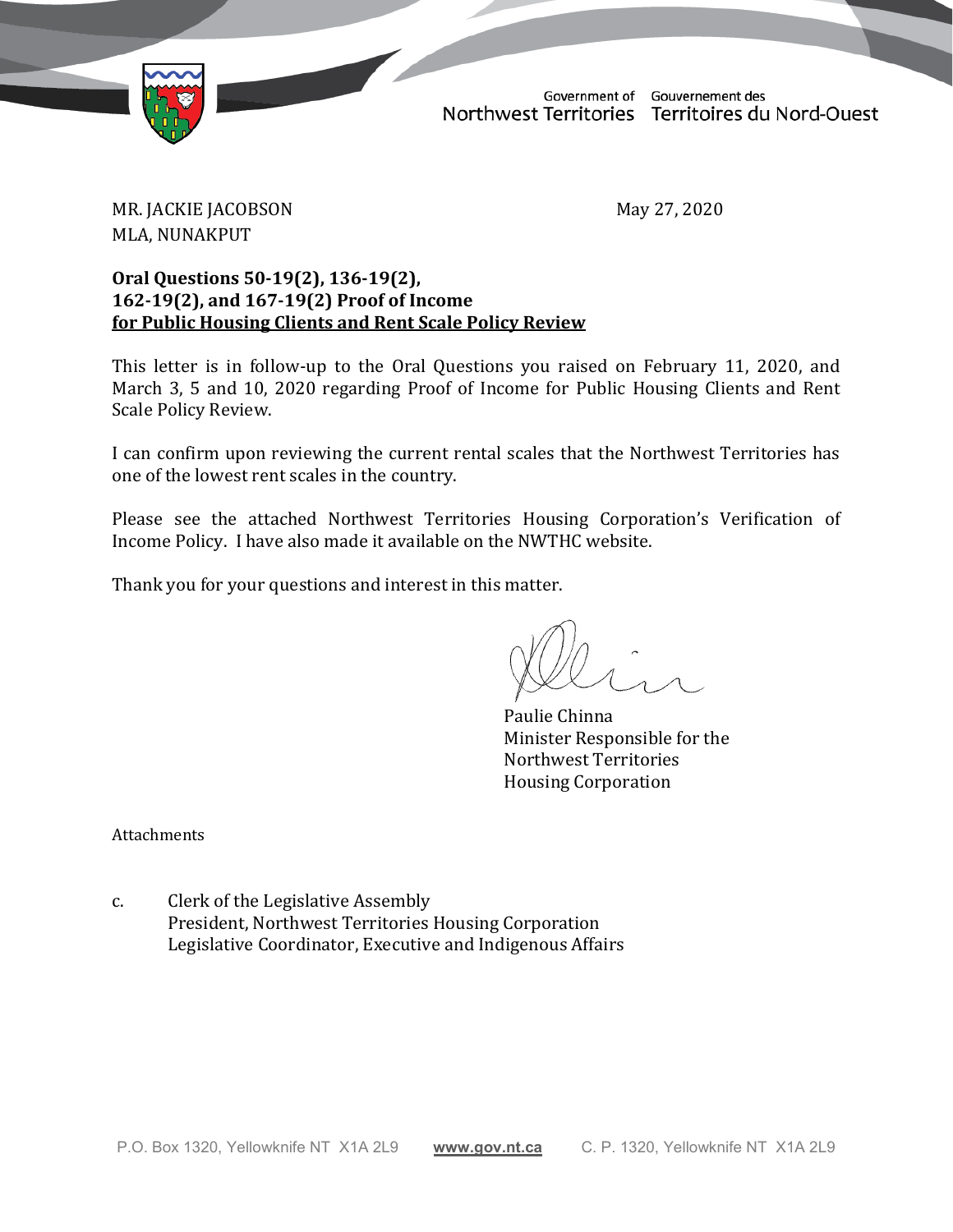



| INCOME SECURITY/SUPPORT/SOCIAL ASSISTANCE  13 |
|-----------------------------------------------|
|                                               |
| LUMP SUM VERSUS STREAMED PAYMENT INCOME  13   |
|                                               |
|                                               |
|                                               |
|                                               |
|                                               |
|                                               |
|                                               |
|                                               |
|                                               |
|                                               |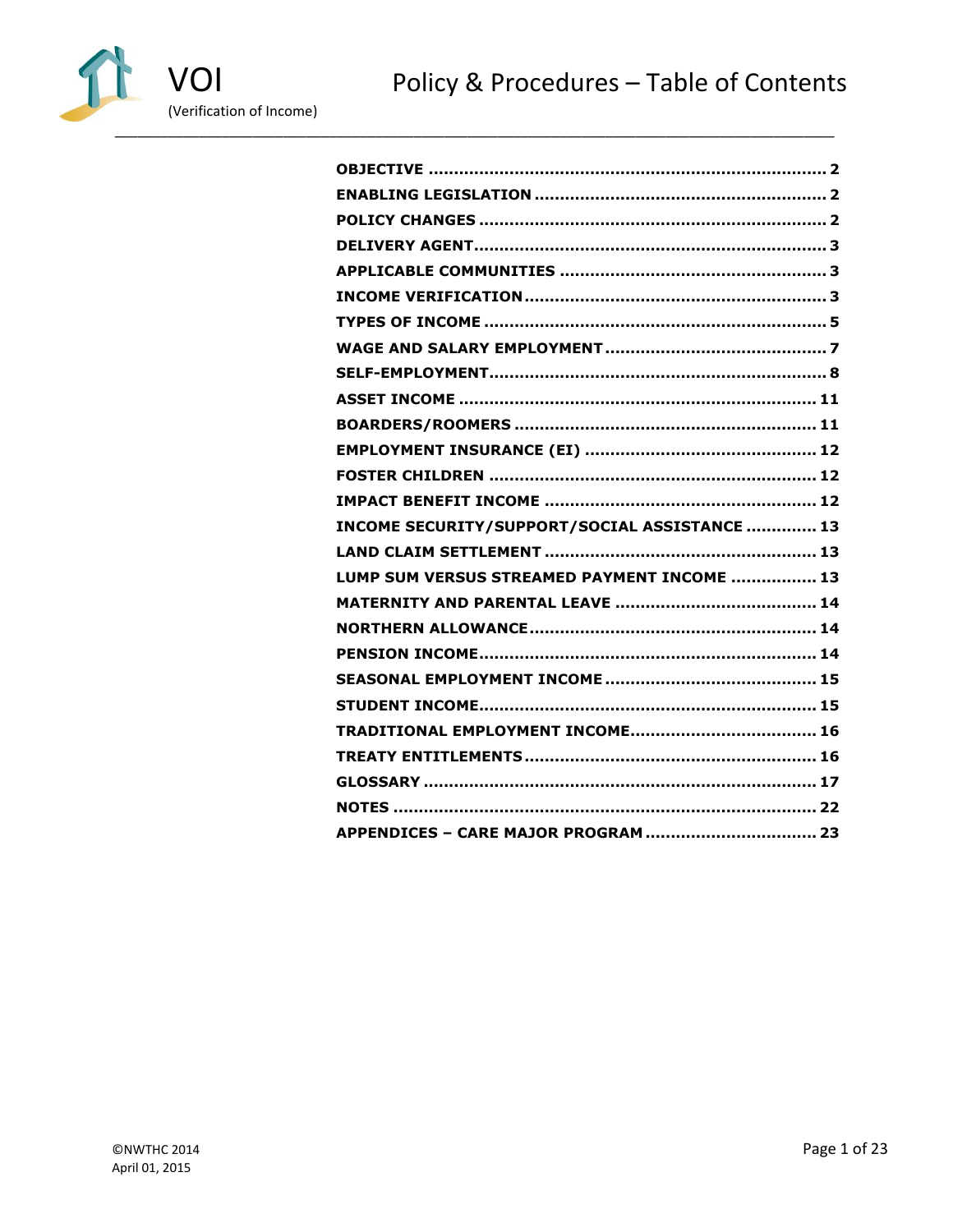

# <span id="page-2-0"></span>**OBJECTIVE**

The Northwest Territories Housing Corporation (NWTHC) delivers programs to persons with limited financial resources who are either in need of a home or who require assistance to maintain or repair their home. The goal of Income Verification is to help applicants demonstrate that they qualify for assistance and ensure that all applicants have their income verified accurately and consistently across the NWT.

# <span id="page-2-1"></span>**ENABLING LEGISLATION**

### **Northwest Territories Financial Administration Act**

The NWTHC must operate within the parameters established under the *Financial Administration Act*: Part IX Public Agencies.

## **Northwest Territories Housing Corporation (NWTHC) Act (R.S.N.W.T. 1988, c. N-1)**

Section 10 (d) The NWTHC may "make grants or loans to individuals, municipalities and other corporate bodies for acquiring, constructing or improving housing;"

Section 10 (j) The NWTHC may "prescribe forms of mortgages, agreements and other documents and execute and deliver deeds, grants, conveyances, transfers, releases, discharges or other documents as may be necessary in the conduct of its business."

# <span id="page-2-2"></span>**POLICY CHANGES**

Any requests for changes to this policy must be submitted on a *Request for Policy Review Form* to the Programs & District Operations Division in Head Office. The NWTHC Executive Committee must approve any changes before taking effect.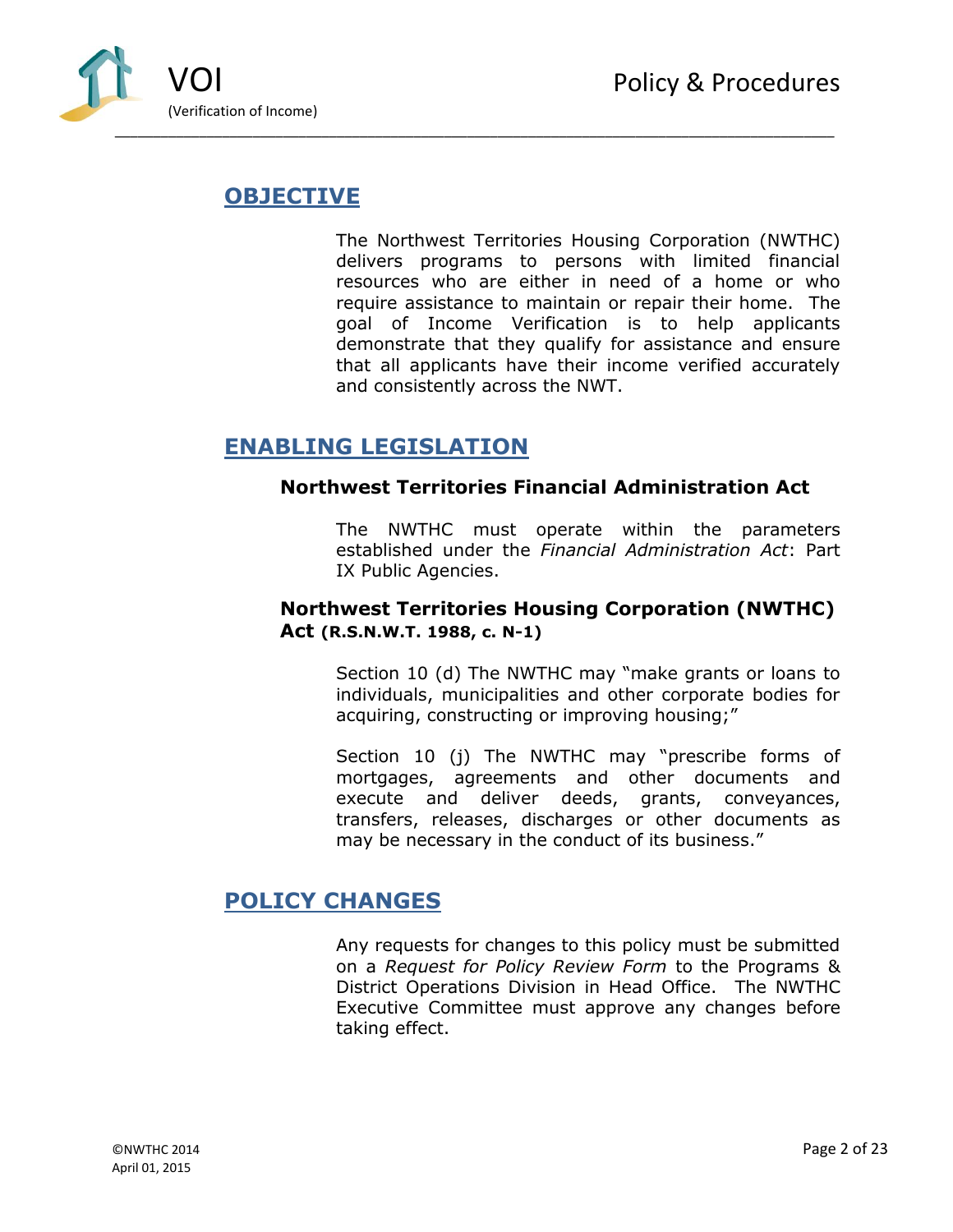

# <span id="page-3-0"></span>**DELIVERY AGENT**

The NWTHC is responsible for the delivery of all of the programs.

## <span id="page-3-1"></span>**APPLICABLE COMMUNITIES**

Income Verification applies to all NWTHC programs and all communities in the NWT as well as applicants who reside outside community boundaries.

## <span id="page-3-2"></span>**INCOME VERIFICATION**

Income verification is required for acceptance into NWTHC Housing Choices programs and for determining the level of assistance.

Annual or periodic verification of income is also required for clients who have received assistance under past and current NWTHC programs.

The District Office must refer to the specific program agreement or program policy to determine the frequency by which income verification is required.

All income verification documentation must be copied and retained on file for auditing purposes.

If a person has been in an indeterminate position (fulltime or part-time) for a period of one year or more, the current year's income must be used and verified accordingly. Where current year income is **not** representative of the true nature of an applicant's earnings, please consult with the Programs & District Operations Staff in Head Office.

In all other cases (such as casual, seasonal, term or selfemployed), an average of three (3) years income is required (current year income and the two preceding years), which is verified through the Canada Revenue Agency (CRA).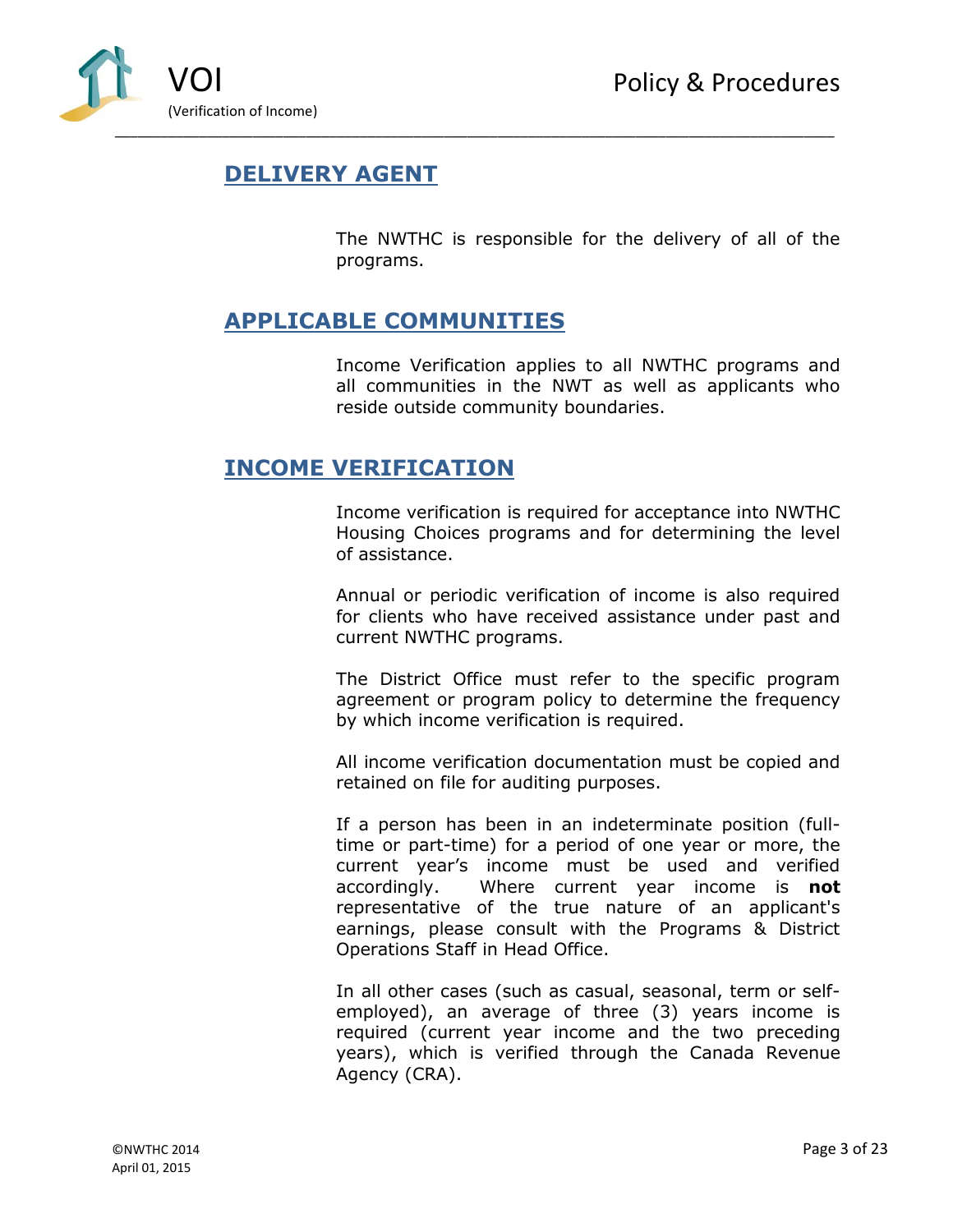

Where it is suspected that an applicant has not declared all income or purposely terminated their employment in order to be below the Core Need Income Threshold, then a three (3) year average of income should be verified through the Canada Revenue Agency.

In cases where the income is verified through the CRA and the report shows the applicant has not filed their income tax return(s)\*\*, it will not be possible to verify income. Therefore, clients should be counselled to file their income tax return(s) so their income can be verified.

*\*\* A working copy of the income tax return cannot, in any case, be used as verification of income, only the income tax return with the Notice of Assessment is acceptable.* 

While some references may be made to the Canada Revenue Agency's treatment of certain types of income, the various deductions, exemptions, and expenses permitted by CRA in determining taxable income do not apply when determining total income for eligibility under NWTHC programs.

In situations where clients are married or living commonlaw, the NWTHC considers assistance to be given jointly to the client and his/her partner. As such, verification of income policies and procedures apply to both spouses/common-law partners.

## **Processing SAFE Applications:**

As the SAFE program is designed to address repairs that of an urgent and emergency nature, it is necessary for District Offices to process applications promptly.

It is recognized that verifying incomes through CRA can cause delays. District Office may take alternative measures to determine the current household income if a CRA VOI is not readily available. These measures include:

 Examination of other readily available documentation, such as from previous applications or programs;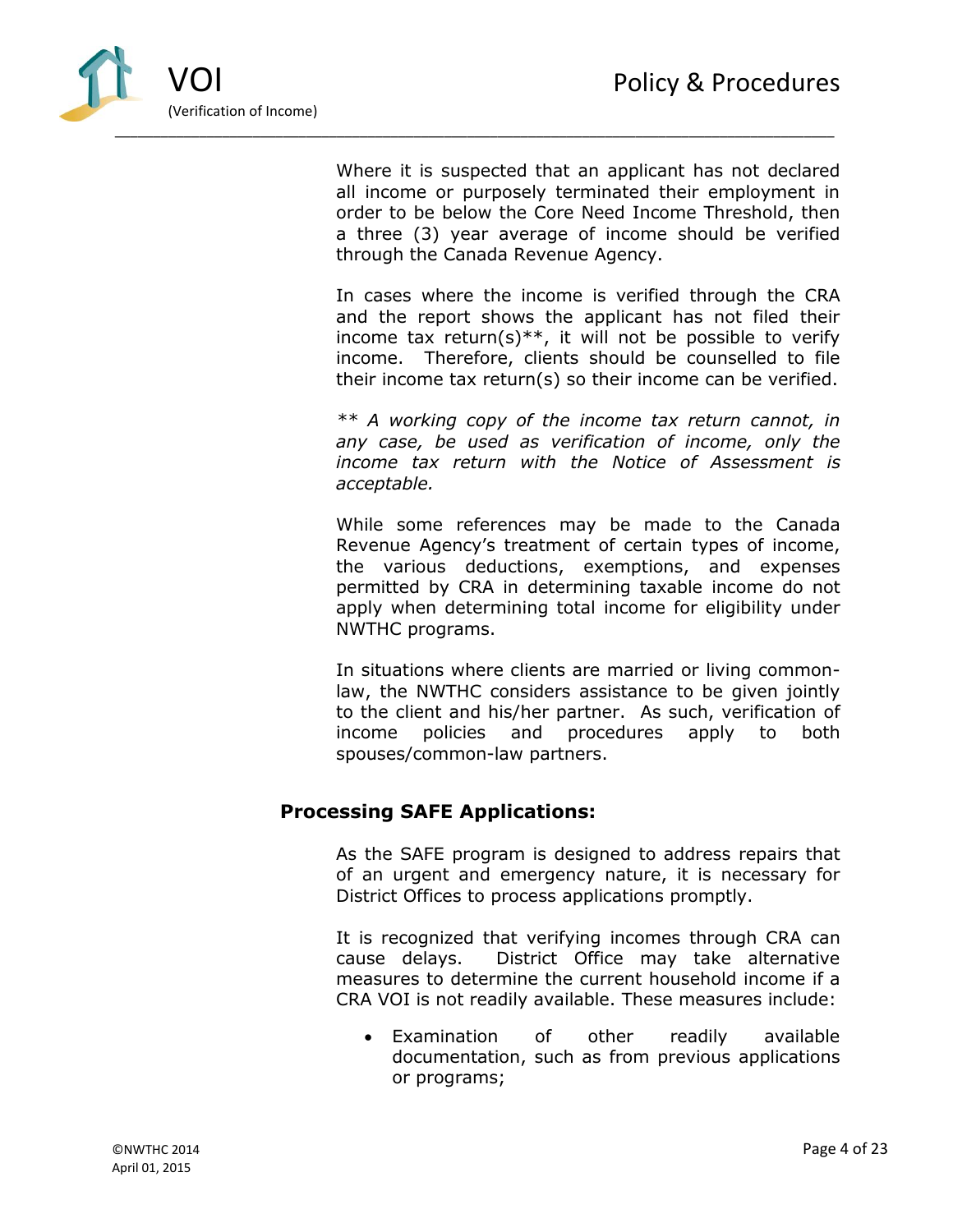

- The applicant has provided sufficient current income information;
- The applicant's household occupants are documented and if their income levels (work history) are relatively known.

If the District Office is reasonably certain of the household income and can document it, District Directors are encouraged to approve the application and move forward with repairs.

Should District Offices require further clarification on determining household income, they are encouraged to consult with PDO prior to approving the application.

# <span id="page-5-0"></span>**TYPES OF INCOME**

### **The following income types require verification and are** *included* **as income:**

- $\triangleright$  Gross wages, salaries and commissions, including overtime, (i.e. before taxes and other deductions) from all jobs held by applicants, including students – 19 years of age and older
- $\triangleright$  Alimony received by a household member
- $\triangleright$  Apprenticeship and job training wages as well as employer education assistance
- $\triangleright$  Bilingual Bonus
- **►** Boarder Rental Income
- Capital gains\*\* and losses
- Child Support Payments
- $\triangleright$  Child (Day) Care Assistance
- Child Maintenance Enforcement Payments
- $\triangleright$  Foster Care payments received for children being cared for on behalf of the GNWT Department of Health & Social Services or a Provincial Children's Aid Society.
- $\triangleright$  Fuel Subsidy Program as offered by a Government as a program
- $\triangleright$  Honoraria income and per diems from committee employment
- Impact Benefit Agreement (IBA) payments
- $\triangleright$  Investment income such as interest and dividends
- Maternity and Parental Leave Benefits (*See section for details)*
- $\triangleright$  Northern Allowance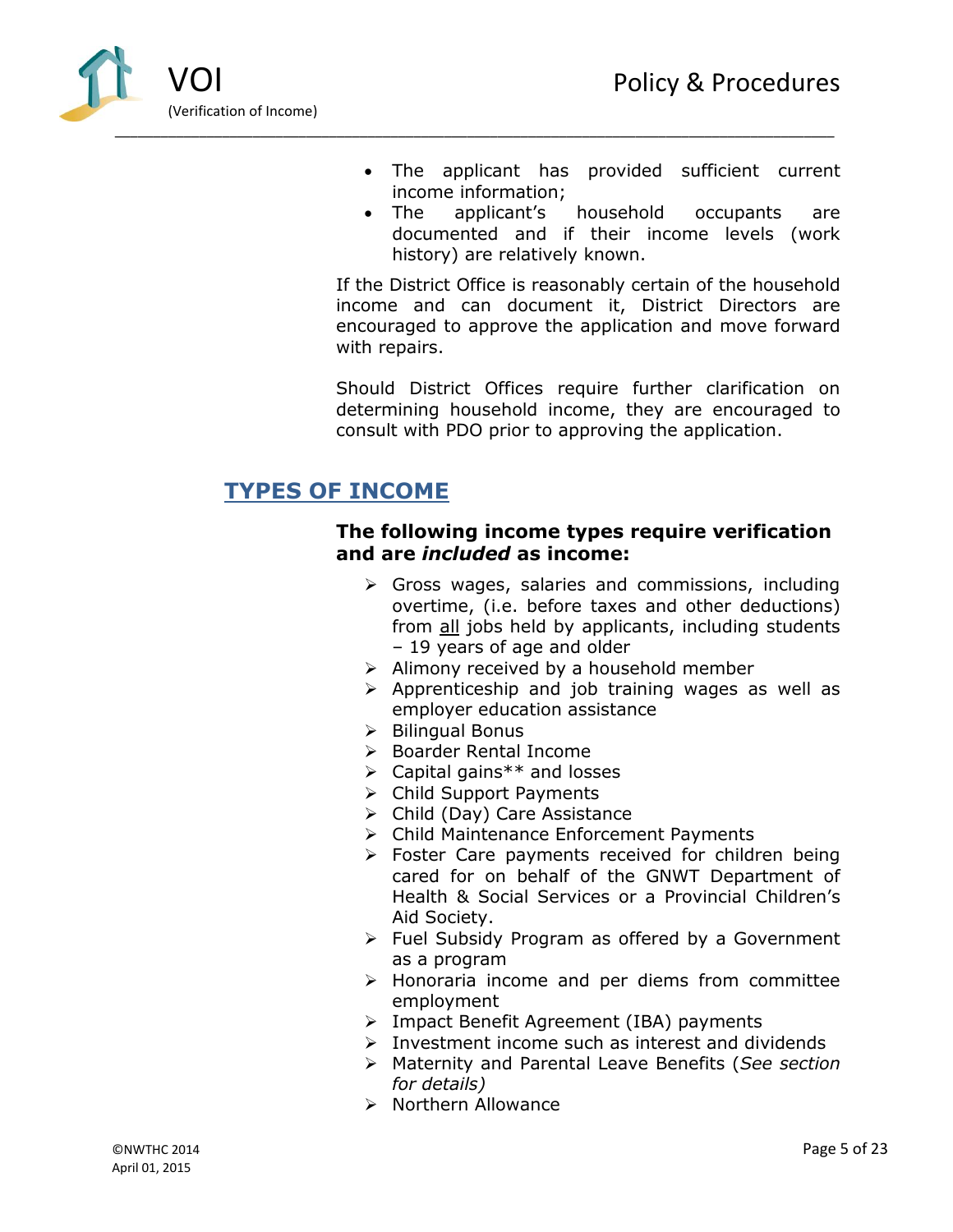

- $\triangleright$  Property Rental Income
- $\triangleright$  Refundable tax credits such as
	- GST Tax Credit,
	- Canada Child Tax Benefit (CCTB),
	- National Child Benefit Supplement (NCBS),
	- Child Disability Benefit (CDB),
	- Northwest Territories Child Benefit (NWTCB)
- $\triangleright$  Refunds of pension contributions
- $\triangleright$  Registered Disability Plan withdrawal
- $\triangleright$  Registered Retirement Savings Plan withdrawal
- $\triangleright$  Royalties
- $\triangleright$  Settlement, Housing, Household, Home Fuel (Heating), Location, Isolation Post, Northern allowances
- $\triangleright$  Scholarships and Bursaries
- $\triangleright$  Self-employment income (which includes hunters, trappers, carvers, artists, outfitters, guides, including sport hunt etc.)
- $\triangleright$  Severance pay or retiring allowance
- Streamed Payment Income i.e. Retired Investment Fund
- $\triangleright$  Strike and sick pay from trade unions
- $\triangleright$  Student Financial Assistance (SFA)
- $\triangleright$  Treaty/land claims
- $\triangleright$  Treaty Entitlements (i.e. small annual payments)
- Vacation Travel Allowance (VTA)
- $\triangleright$  Transfer payments from all levels of government. For example:
	- Old Age Security Pension (OAS)
	- Canada Pension Plan (CPP)
	- Canada Pension Plan (CPP) Survivor Benefits
	- Canada Pension Plan (CPP) Disability Benefits
	- Disability Pension
	- Divisional Education Councils' Boarding and Lodging Allowance – *see Glossary*
	- Employment Insurance Benefits
	- Family and Youth allowances, including the Universal Child Care Benefit (UCCB)
	- Guaranteed Income Supplement (GIS)
	- Income Assistance, Income Support, Income Security, Social Assistance
	- Income Maintenance or guaranteed annual wage plan, Wage-loss replacement plans or income-maintenance insurance plans
	- NWT Senior Citizen Supplementary Benefit
	- Ouebec Pension Plan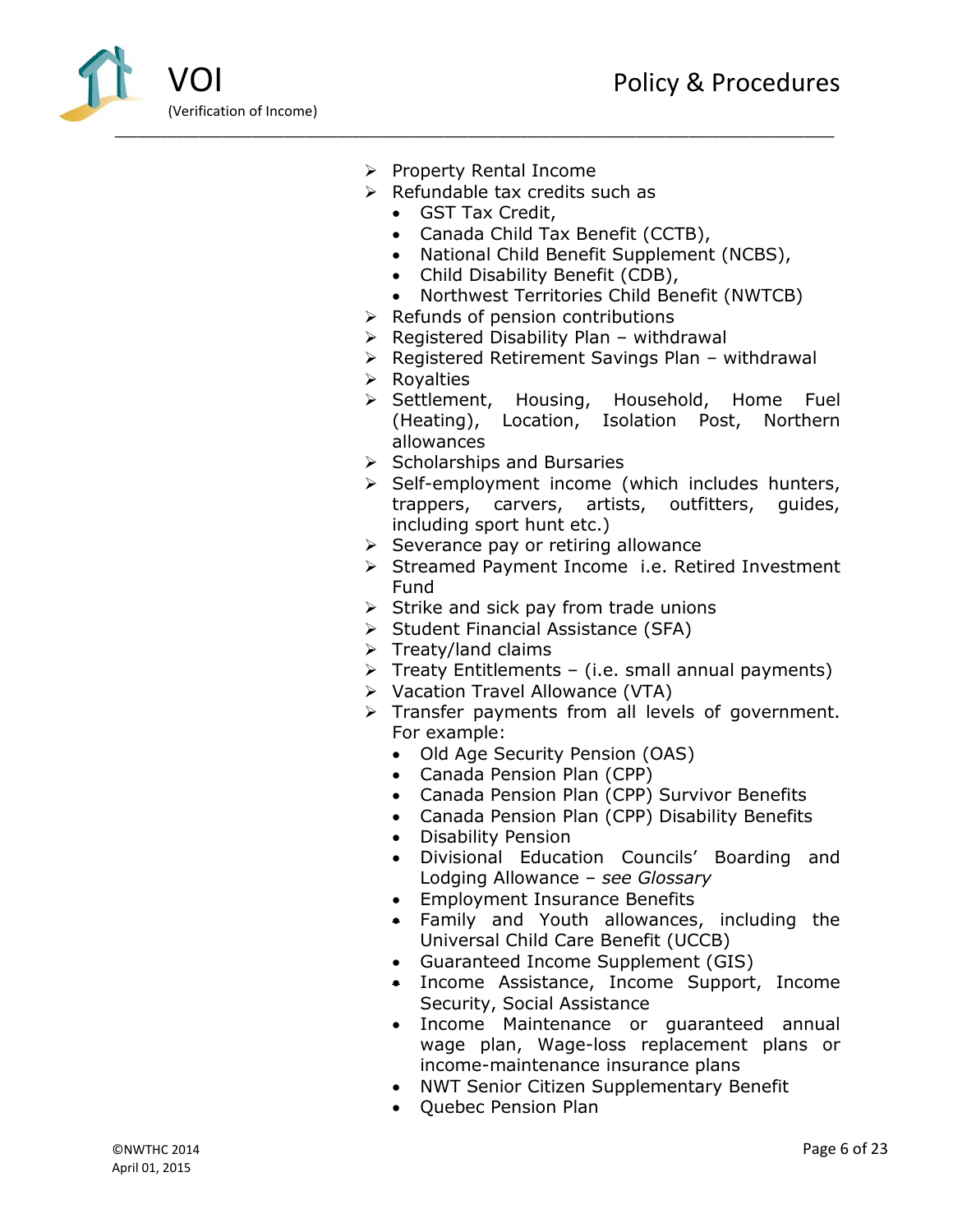

- Research Grants
- Retirement Pensions, Superannuation and Annuities
- Veteran's Allowance
- Workers Compensation(applicant/co-applicant only)

## **The following income types are** *excluded* **as income and verification is NOT required:**

- $\triangleright$  Disability Benefits (if received in a lump sum)
- $\triangleright$  Inheritances during the year in lump sum or lump sum settlement of insurance policies. \*\*

\*\* The District Director may decide to include this income for analysis if the financial gain is substantial enough that the client no longer qualifies for social housing assistance due to an abundance of assets or wealth.

## <span id="page-7-0"></span>**WAGE AND SALARY EMPLOYMENT**

Mortgagor(s) or household members with a wage income are required to have their employer(s) complete a verification form. Wage and salary employment income verification from all employers is required for the current year.

Income verification documentation for wage employment must show a breakdown of earnings identifying allowances, overtime\*\*, bonuses, vacation travel assistance, honoraria. A separate verification form is required for miscellaneous or for second (multiple) employment sources of income. All sources of income must be verified.

\*\*Please note that the verifications provided by a person's employer(s) must include overtime if it is representative of the true nature of an applicant or client's earnings each year. If overtime is very rarely earned then the amount does not need to be reported by the employer(s).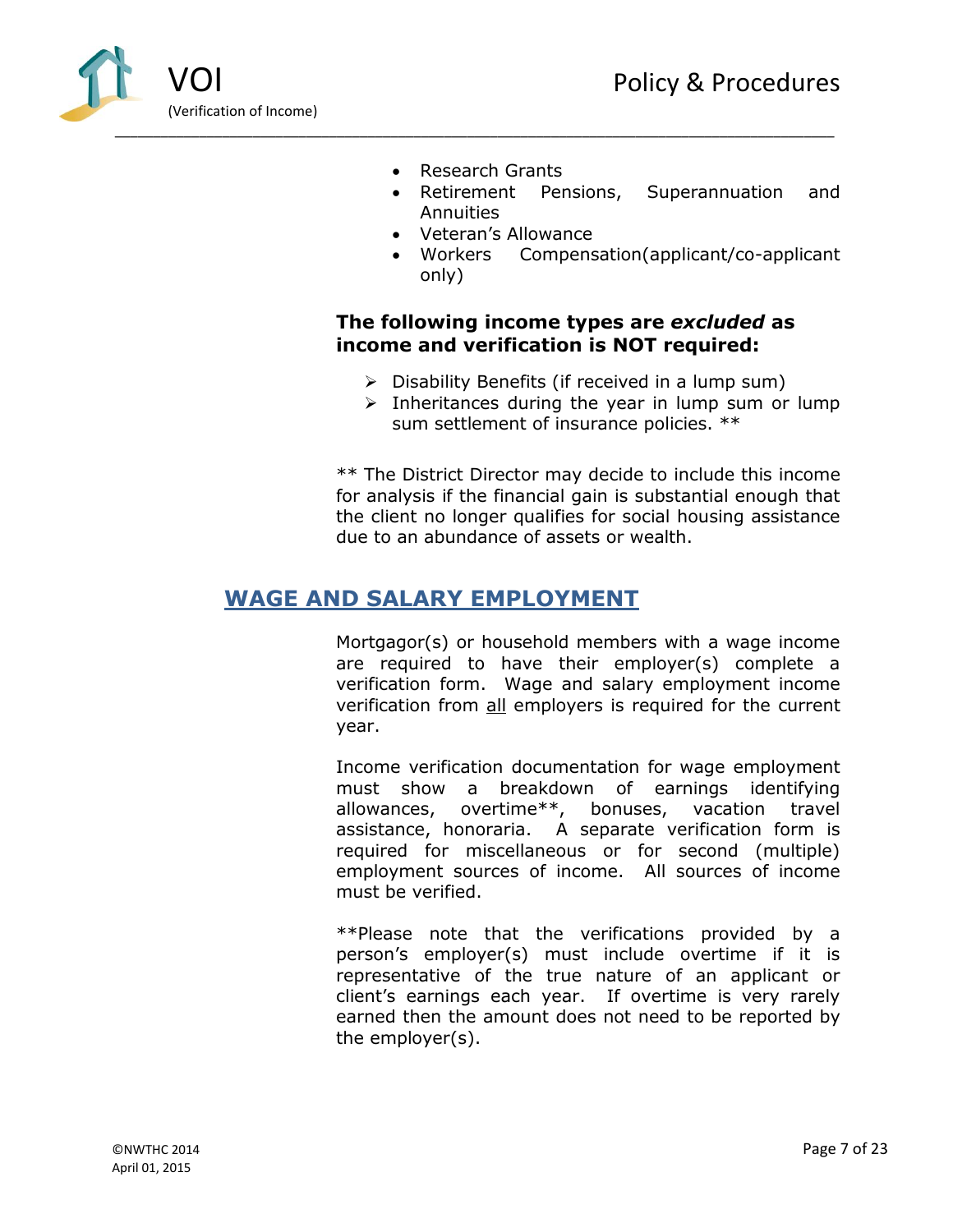

# <span id="page-8-0"></span>**SELF-EMPLOYMENT**

It is the prerogative of the NWTHC to assess a sole proprietor's income in a fair manner, equal to salaried applicants.

The goal of determining a sole proprietor's income is to find a dollar amount that would accurately portray a sole proprietor's income as though it were a salaried income.

Verification of income for individuals deemed to be selfemployed involves analysis of gross business income, total business expenses, gross profit, capital cost allowance, and specific elements of business expenses as "non-eligible expenses".

For example, "non-eligible expenses" relate to housing, heating, food, telephone, utilities, property taxes, rent, motor vehicle expenses, lease payments, legal and accounting fees, and travel expenses. Naturally, salaried applicants do not receive a tax break for these expenses therefore the tax break received by a sole proprietor should not be recognized by the NWTHC.

**Note:** If a self-employed individual receives a salary from another employment, this is considered income as well.

The District Director must consult with the District Controller/Finance Manager or the Director, Finance & Administration when determining net income for selfemployed applicants.

Self-employed applicants are required to provide income verification for a three (3)-year period although a two (2)-year period is acceptable as a last resort in extenuating circumstances. The income is averaged for the period of time. (Anything less than two years is not acceptable.)

Income Tax Returns and financial statements are analyzed in the income verification process.

The T1 General - Individual Income Tax Return form is required for analysis in the income verification process.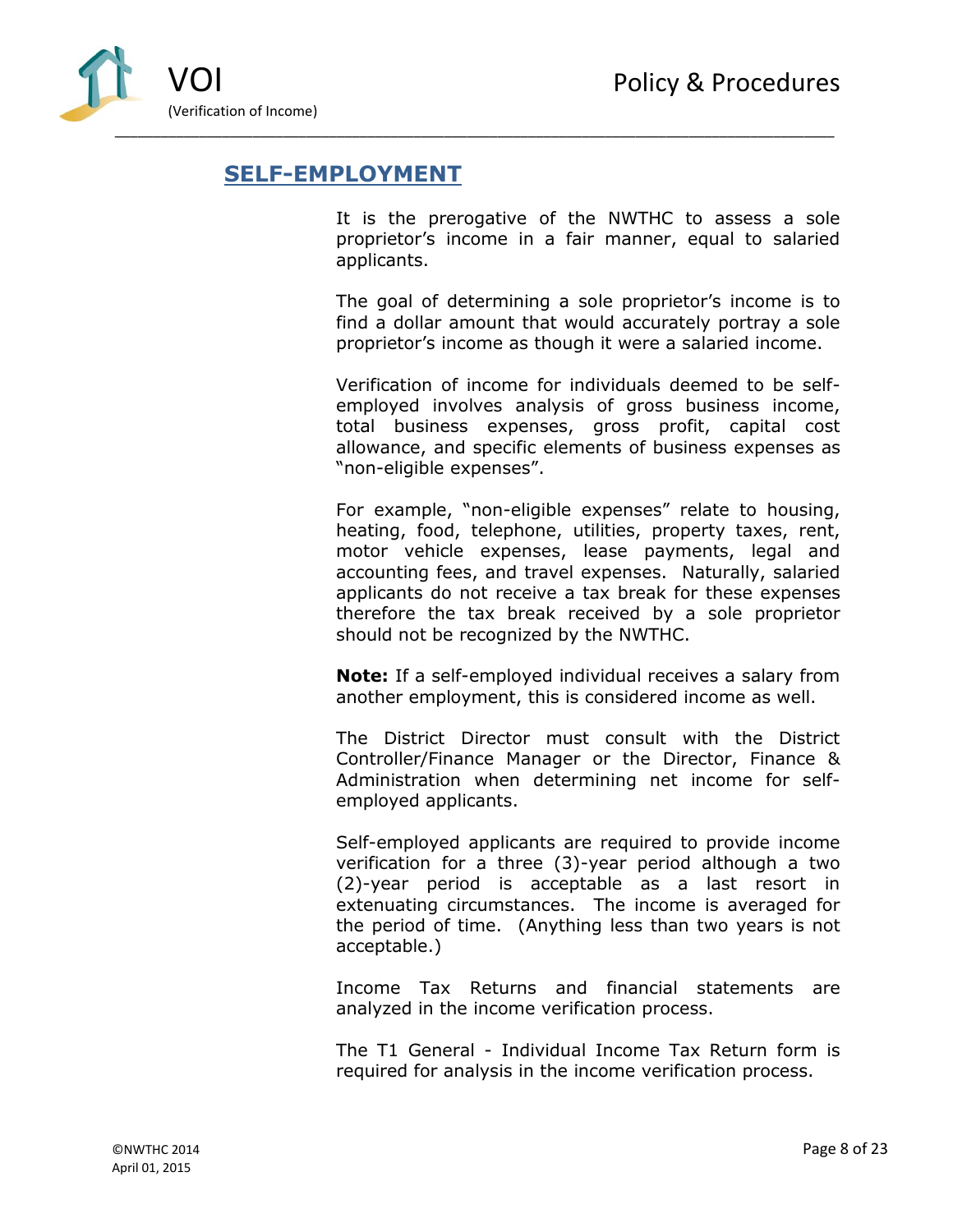

Depending on the Sole-Proprietorship, one of the following is also required:

- > T2125 Statement of Business or Professional Activities;
- $\triangleright$  T2121 Statement of Fishing Activities;
- > T2042 Statement of Farming Activities;

The District Controller must ensure that three (3) years of financial and tax documentation have been collected and that the information is complete. Both the T1 General and T2125 Business and Professional Activities Forms is be obtained to verify this information.

The District Controller must analyze Gross Business Income with respect to its consistency from year to year to ensure a stable financial environment.

The District Controller must analyze the amount of the Capital Cost Allowance for the past three (3) years. Look to find evidence of investment in the business.

If there is evidence the client is not investing in their business, it is up to the discretion of the Controller to determine whether an applicant can afford the costs associated with owning a home. If there is evidence that the client is investing too much in their business, the Controller can decide that the sole-proprietor is unable to take on additional investment in a homeownership program and therefore deny NWTHC assistance.

Numerical designation for information on T2125 (Statement of Business & Professional Activities) tax form is as follows:

#### **Gross Business or Professional Income** = Line 8299

 $\triangleright$  Total Business Expenses = Line 9368

**Gross Profit** = Line 8519

#### **Capital Cost Allowance** = Line 9936

Ineligible Expenses:

- $\triangleright$  Meals and Entertainment = Line 8523
- $\triangleright$  Insurance = Line 8690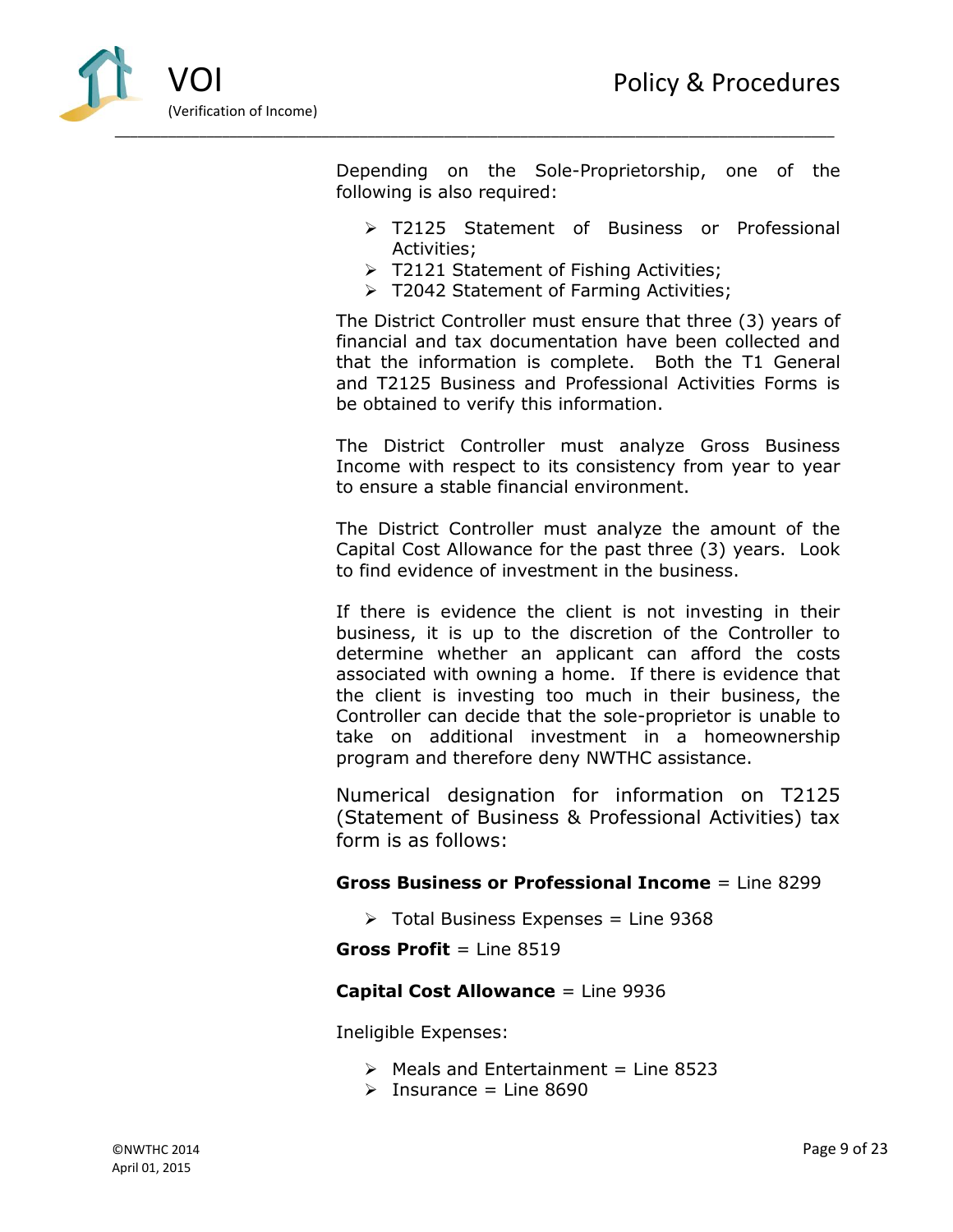

- $\triangleright$  Interest = Line 8710
- $\triangleright$  Legal, accounting and other professional fees = Line 8860
- $\triangleright$  Rent = Line 8910
- Property Taxes = Line  $9180$
- $\triangleright$  Travel = Line 9200
- $\triangleright$  Telephone and utilities = Line 9220
- $\triangleright$  Motor vehicle expenses = Line 9281
- $\triangleright$  Other Expenses = Line 9270.

**The process explained using example in Appendix A.**

#### **Numerical designation for information on T2121 (Fishing Activities) tax forms are as follows:**

- $\triangleright$  Gross Income = Line 8299
- $\triangleright$  Total expenses = Line 9368

#### **Capital Cost Allowance** = Line 9936

- $\triangleright$  Insurance = Line 8690
- $\triangleright$  Interest = Line 8710
- $\geq$  Food, meals and entertainment = Line 8523
- $\triangleright$  Motor vehicle expenses = Line 9281
- $\triangleright$  Legal, accounting and other professional fees = Line 8860
- $\triangleright$  Other Expenses = Line 9270

#### **Numerical designation for information on T2042 (Farming Activities) tax forms are as follows:**

- $\triangleright$  Gross Income = Line 9659
- $\triangleright$  Total expenses = Line 9898

#### **Capital Cost Allowance** = Line 9936

- $\triangleright$  Interest = Line 9805
- $\triangleright$  Motor vehicle expenses = Line 9819
- $\triangleright$  Legal, Accounting and other professional fees = Line 9809
- Property Taxes = Line  $9810$
- $\triangleright$  Rent = Line 9811
- $\triangleright$  Note: any one of these expenses may also be listed in "Other Expenses", line 9790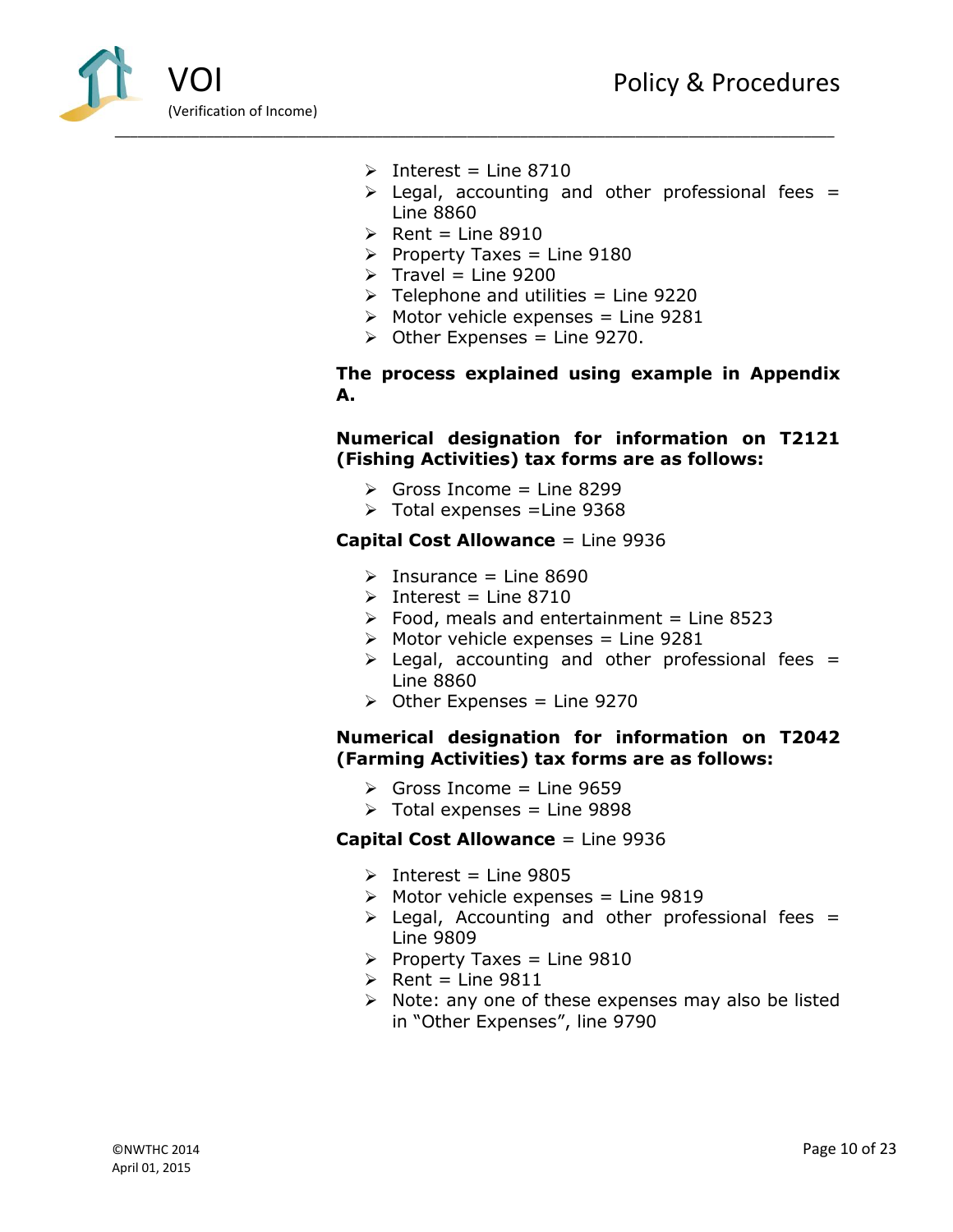

# <span id="page-11-0"></span>**ASSET INCOME**

Any income derived from assets or the sale of an asset shall be included for income verification.

The District Controller must analyze the nature of the investment.

A client's T1 General will show lines 120 and 121. If there are any amounts shown on these lines, there is evidence of personal assets.

Real property is considered an asset and a financial statement is required to determine the net worth. If the real property is or was residential, the applicant will not be eligible for NWTHC assistance.

A foreign bank account is considered an asset and the balance is required for analysis.

In general, a client is ineligible for NWTHC assistance if they have assets that are marked by abundance, of if they have a high level of equity.

It is recommended that these cases be forwarded to the Finance & Administration Section in Head Office for review.

# <span id="page-11-1"></span>**BOARDERS/ROOMERS**

Boarders unrelated to the applicant or co-applicant, are not considered to be permanent household members. The rents received for room and/or board are included in the total household income. Spouses are not considered as boarders/roomers or dependants.

In order to be considered bona fide boarders, the household must be able to prove that rent is being paid, either through copies of cheques, receipts or income tax returns. Otherwise the boarders should be treated as household members.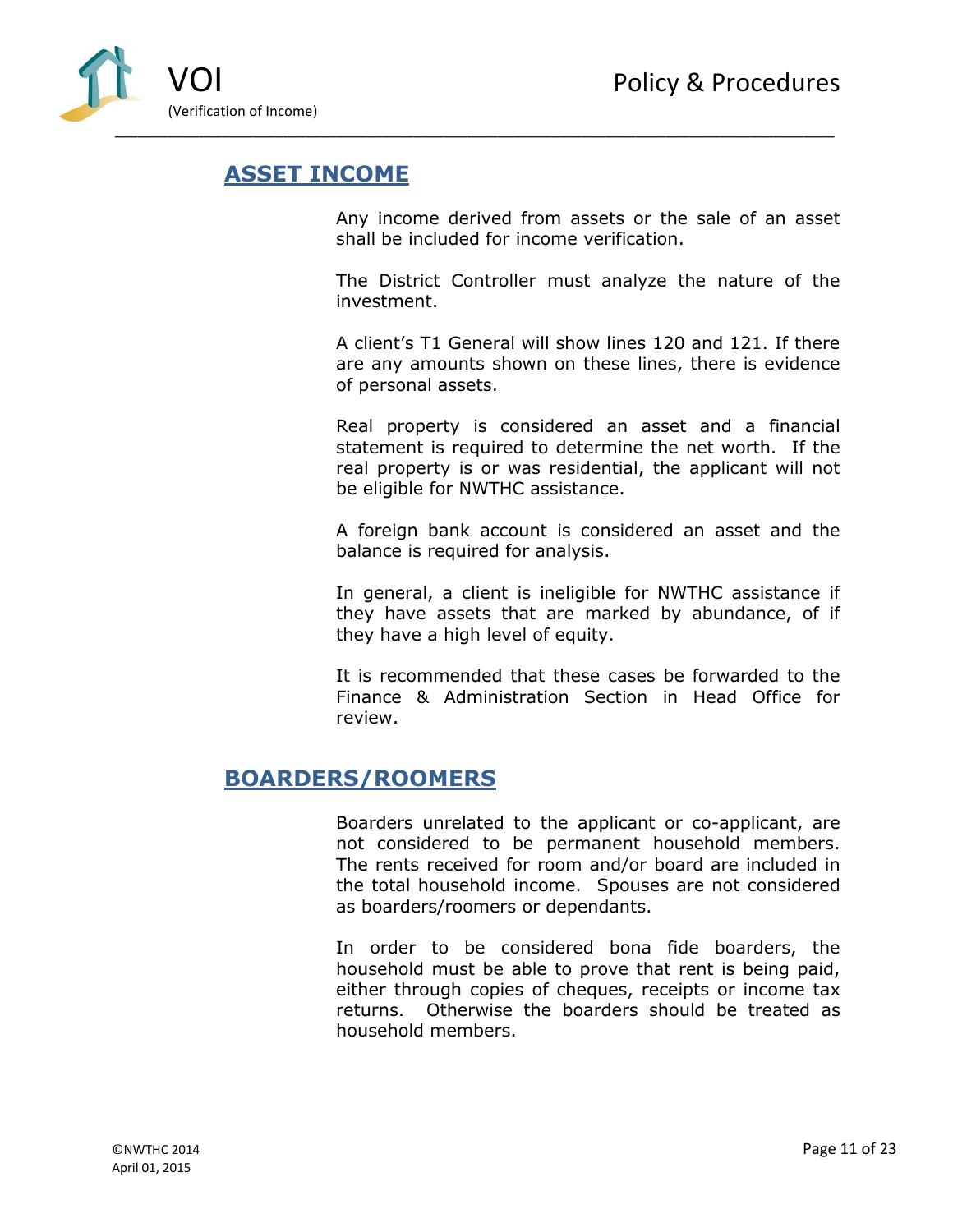

# <span id="page-12-0"></span>**EMPLOYMENT INSURANCE (EI)**

Income verification on Employment Insurance is obtained through the *Canada Revenue Agency* or *Service Canada.*

Employment insurance is a temporary source of income; therefore, a 3-year evaluation of the applicant's employment history should be conducted to determine financial stability for program eligibility and to remain in their current program. An analysis of future or potential earnings is required.

For the purposes of determining a monthly payment amount for a client in an existing program the client's EI Benefits are to be verified and used as income.

If applicants/clients are recipients of EI due to maternity or parental leave benefits please see Maternity & Parental Leave section on the next page.

# <span id="page-12-1"></span>**FOSTER CHILDREN**

Money (Foster Care) paid by the GNWT Department of Health & Social Services or paid by other provinces or Children's Aid Societies for the care of children is included as income.

# <span id="page-12-2"></span>**IMPACT BENEFIT INCOME**

In general, impact benefit income is derived from a negotiated "access and benefits agreements" between the affected land claimant group and a business or corporation from the mining or oil sector. These agreements address the costs for a particular business or corporation to access land overseen by the land claimant group. Some groups may decide to pay dividends while others may negotiate employment targets, etc.

These payments will be included in income.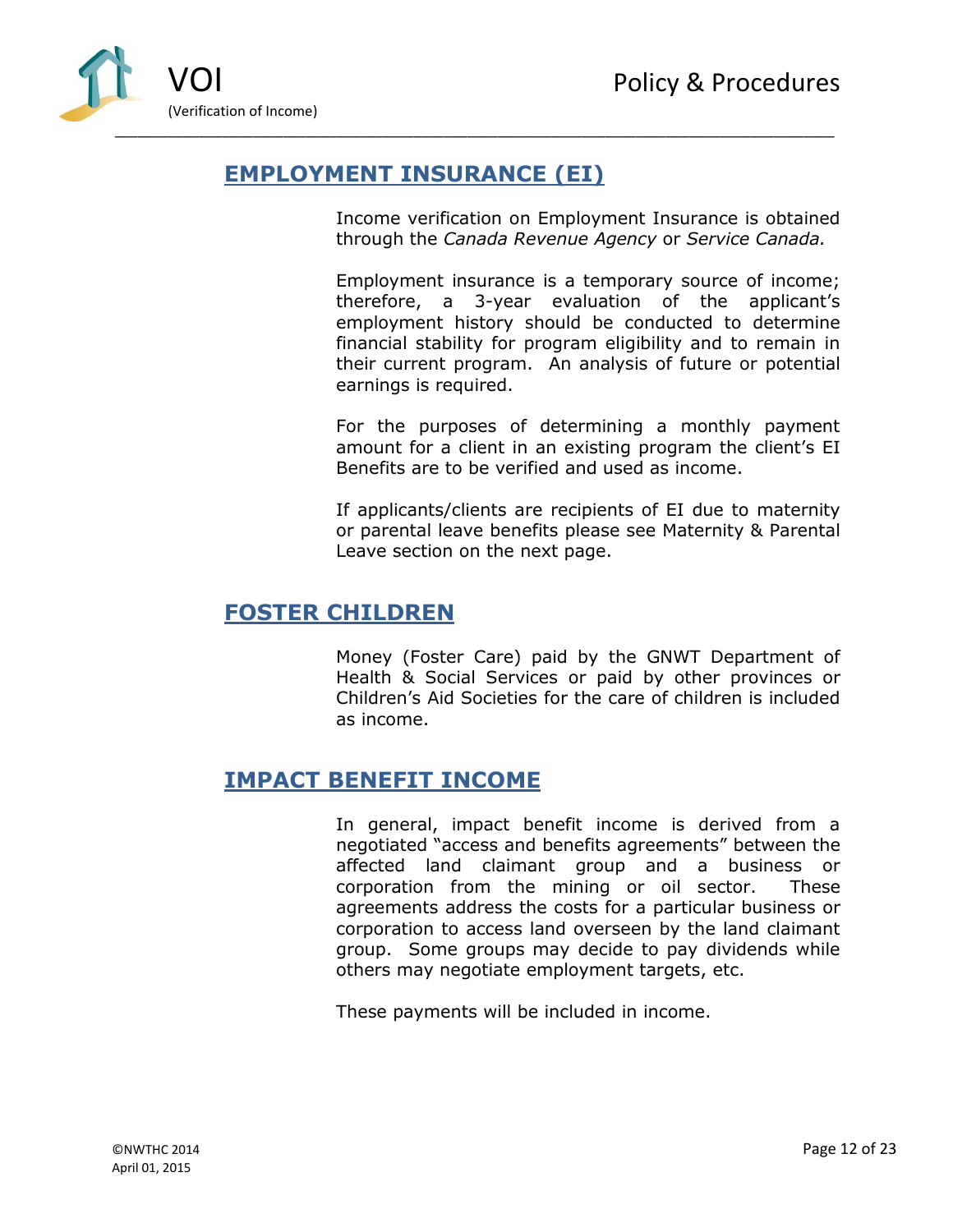

# <span id="page-13-0"></span>**INCOME SECURITY/SUPPORT/SOCIAL ASSISTANCE**

Applicants receiving payments through an income security or income support program from either a Federal, Territorial and/or Municipal Government are to provide supporting documentation. In the NWT, this document is called a *Financial Case Report* and is provided by a Client Services Officer from the GNWT's Department of Education, Culture & Employment (ECE).

# <span id="page-13-1"></span>**LAND CLAIM SETTLEMENT**

The following payments made to persons enrolled as beneficiaries or participants under a comprehensive land claim settlements shall be included as income:

- 1. Payments in the nature of a distribution of income or capital from land claim settlement institutions; and
- 2. Payments made to seniors or students from institutions established under the land claim settlement in pursuit of land claim settlement objectives.

Where self-government forms part of the land claim settlement the paying out of dividends based on what their land claim earned is included in the calculation of income. Any money paid out based on their "government funded" services is **included** as income.

# <span id="page-13-2"></span>**LUMP SUM VERSUS STREAMED PAYMENT INCOME**

Payment received in one disbursement, also known as lump sum, such as inheritances, disability awards, insurance settlements etc., are NOT included in calculating total household income, unless noted otherwise under the section **Types of Income.** 

Payments received on a periodic or regular basis, e.g. weekly, monthly, annually, such as interest on investment etc., are included in calculating total household income, unless noted otherwise.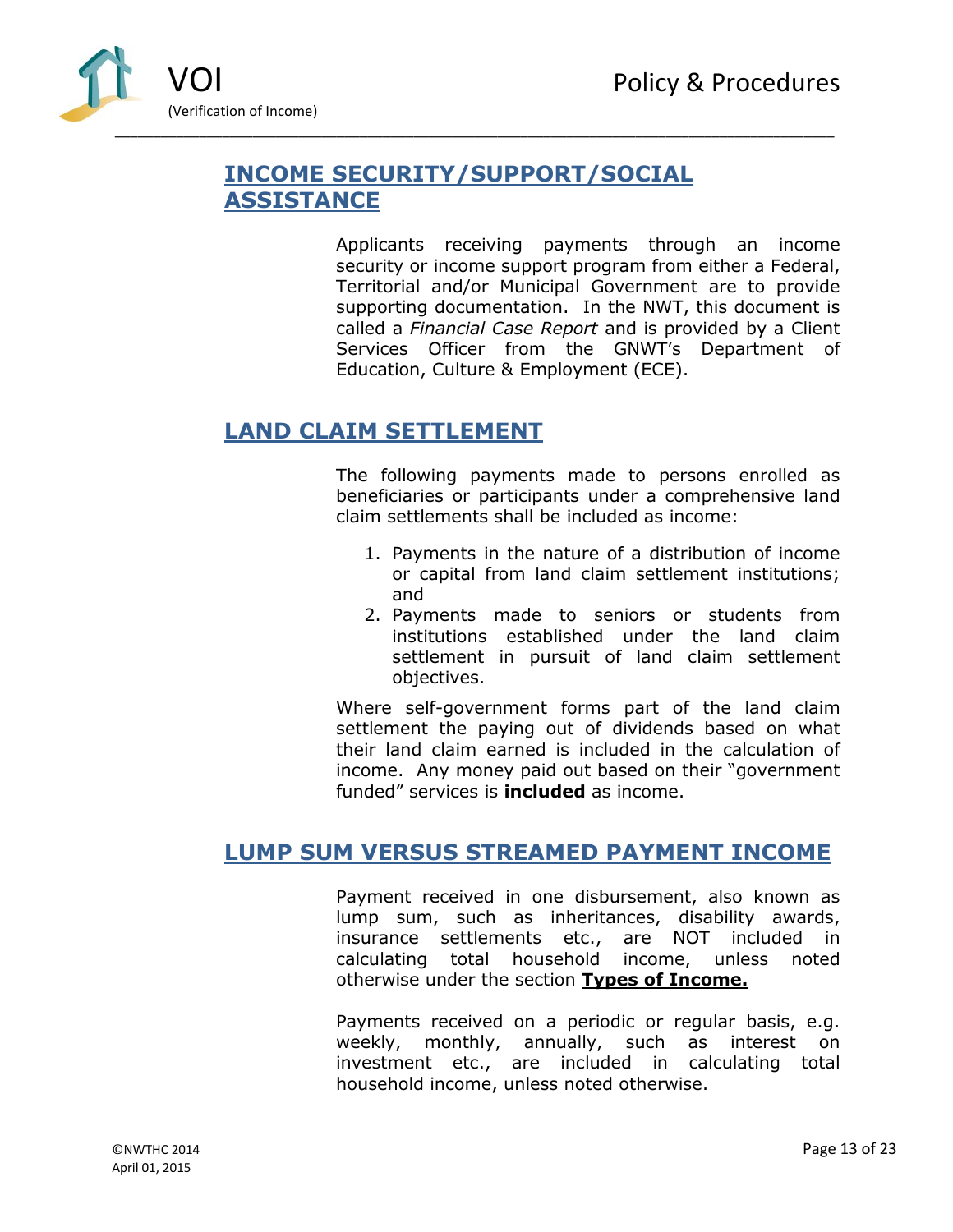

# <span id="page-14-0"></span>**MATERNITY AND PARENTAL LEAVE**

For eligibility purposes and determining the level of assistance for a program the applicant's ordinary/regular/pre-maternity or parental leave wages are to be verified and used as income. For the purposes of payment for an existing program a client's maternity or parental leave wages (employer share & EI Benefits) are to be verified and used as income.

## <span id="page-14-1"></span>**NORTHERN ALLOWANCE**

All applicants/clients whose verified gross earnings includes one of the following: northern, settlement, household, housing, location and isolation post allowance will be included as income.

## <span id="page-14-2"></span>**PENSION INCOME**

All pension income is included for income verification. Pension income can be governmental or private and includes:

- Old Age Security;
- Guaranteed Income Supplement;
- Canada Pension Plan;
- Quebec Pension Plan;
- Widow Pension;
- Orphan Pension;
- Survivor Pension;
- Disability Pension
- RRSP Pension
- Private Pension (i.e. GNWT)

Pension income is verified through the Canada Revenue Agency (CRA) or by a photocopy of the applicants' CRA's *Notice of Income Tax Assessment.*

If an applicant or client has retired from an employer during the last three (3) years and the retirement pension is their sole source of income; using the CRA 3-year average method will mistakenly overstate their income. Only the most current CRA assessment is required or a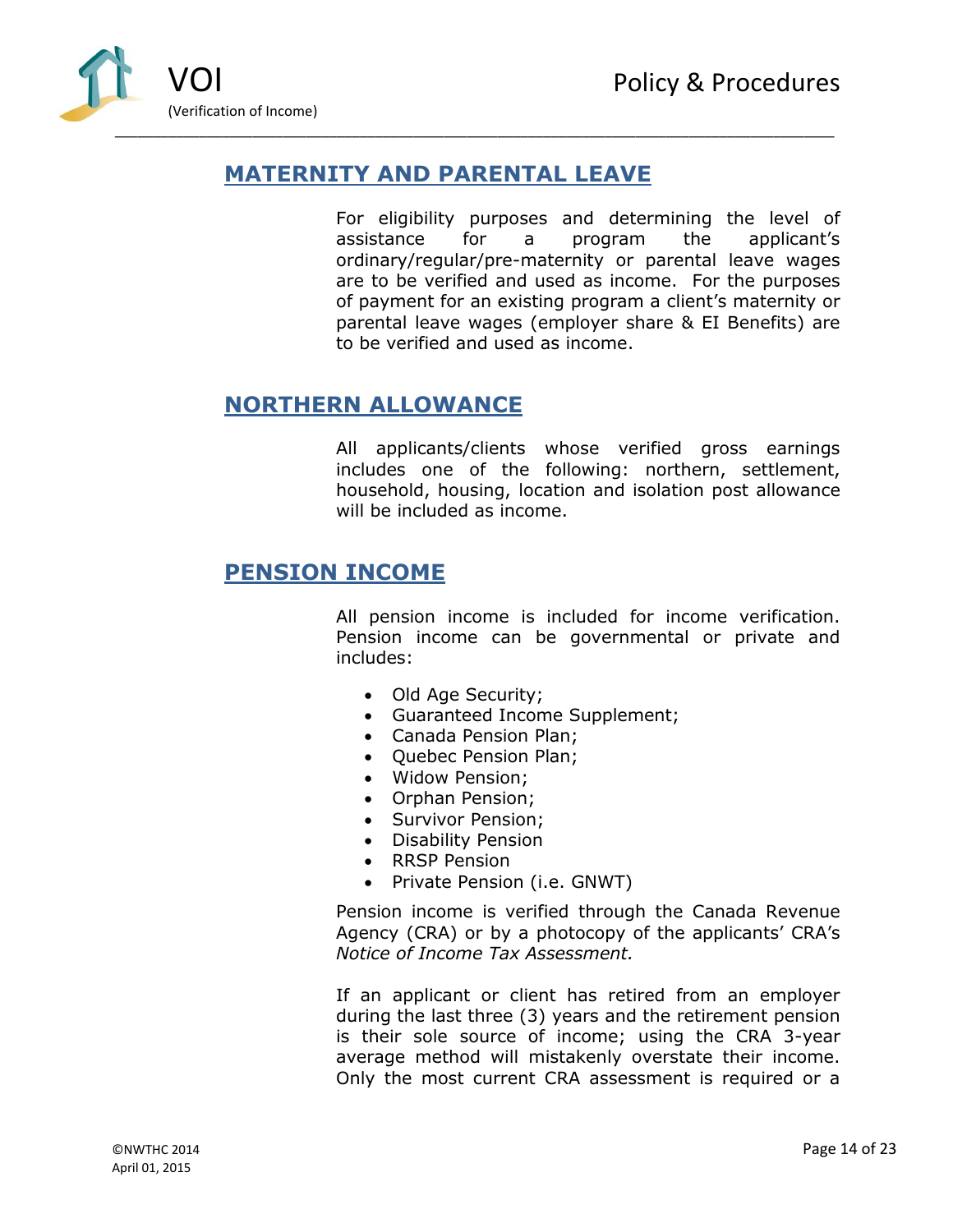

verification from the administrator of the specific pension plan.

Old Age Security (OAS) and Canada Pension Plan (CPP) recipients receive T4/NR4 tax slips, which they can also access on-line through their *Service Canada Account.* Not only can they view and print their tax slips, they can also view their most recent OAS and CPP payment rates and their CPP contributions.

To access *My Service Canada Account,* a Personal Access Code is required. Applicants can apply for a Personal Access Code on-line:

<http://www.servicecanada.gc.ca/en/online/mysca.shtml>

Please note that if an applicant receives even \$1.00 in Federal Guarantee Supplement money they automatically receive the NWT Senior Citizen Supplementary Benefit of \$160.00. Please add the \$160.00 to the Gross Income; additional verification is not needed for the \$160.00.

# <span id="page-15-0"></span>**SEASONAL EMPLOYMENT INCOME**

Income verification is required for a three (3) year period. The seasonal income is averaged for the period of time.

## <span id="page-15-1"></span>**STUDENT INCOME**

A person, who is simultaneously (at the same time) registered as a full-time student and is earning full-time wages or working part-time in excess of 30 hours, will have their earning **included** & assessed as income. The earnings of a full-time student who works part-time, 30 hours or less; or works full-time only during an official break in the school year are **excluded** as income.

All earnings of part-time students 19 years of age and older is **included** as income, unless otherwise stated in the Program Policy.

All student allowances such as books and tuition will be included as income.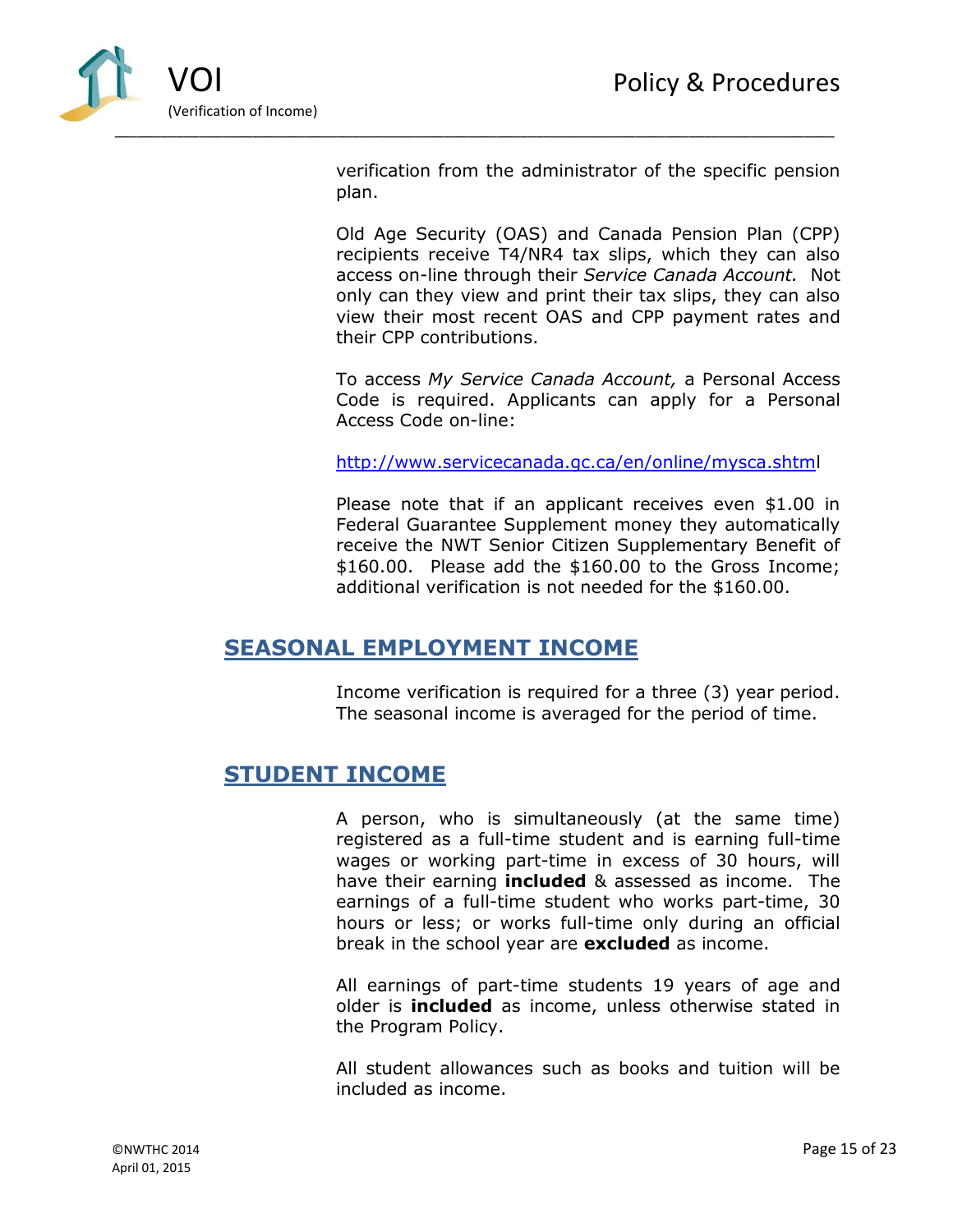

# <span id="page-16-0"></span>**TRADITIONAL EMPLOYMENT INCOME**

Individuals involved in employment that is considered Traditional employment are recognized as taking part in a form of self-employment.

Recognized forms of Traditional employment include: Hunting and Trapping, Sports Hunt, Fishing, Production & Sale of Indigenous art, and any other traditional endeavour in which income is derived.

Income verification is obtained from the individual or company where the applicant sells his/her goods, for example Northern Stores, Co-op or Wildlife Office. Income verification is required for a three (3) year period. The income is averaged for the period of time.

If this documentation is unavailable the applicant will be considered a Self-Employed individual with a nonincorporated business and their income will verified using the method described under the section *Self-Employment.*

# <span id="page-16-1"></span>**TREATY ENTITLEMENTS**

In most cases dividends and treaty payments are small annual payments. Historically Aboriginal Land Claims or Treaty payments were aimed at helping people live traditionally (buy traps, hunting supplies etc.). These payments are included for the purposes of determining income.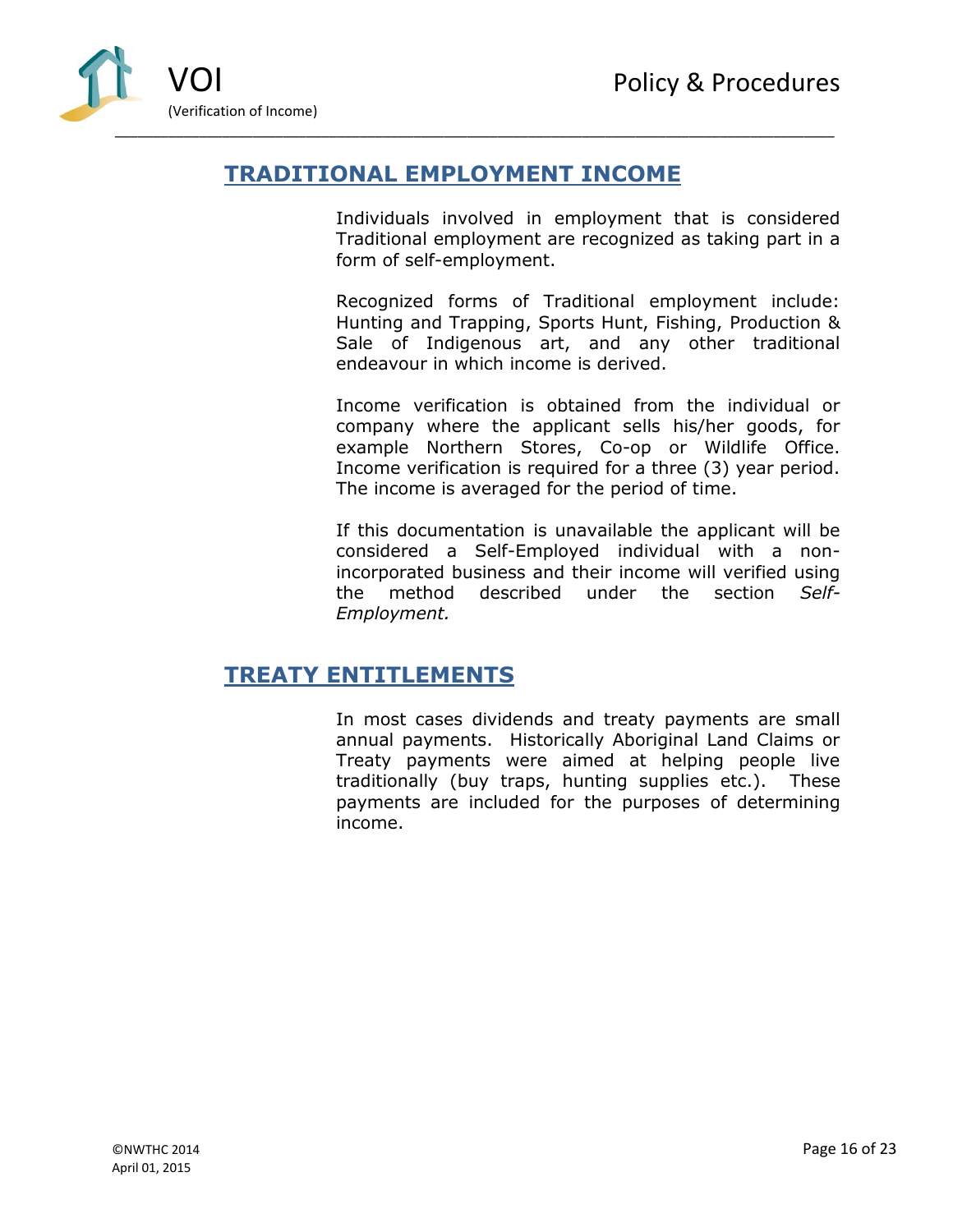

# <span id="page-17-0"></span>**GLOSSARY**

**Alimony**: Payments required by any court order for support, based on the Federal Divorce Act or relevant provincial/territorial legislation, and; payments required by a legal domestic contract such as a separation agreement, a paternity agreement, marriage contract or cohabitation agreement.

**Boarders/Roomers**:Boarders and roomers are unrelated individuals living in a unit and paying rent to the household for shelter or room & board services. They are not considered permanent members of the household.

**Capital Cost Allowance**: Is a tax term for depreciation. For tax purposes, Revenue Canada allows self-employed persons to deduct a portion of the cost of depreciable property such as equipment and buildings used in the business itself. This is allowed primarily because these types of properties wear out or become obsolete over time.

**Child**: A person related by blood, marriage, common-law or adoption to other members of the household (applicant or co-applicant) and less than 19 years of age.

**Child Tax Benefit**: Was originally introduced in January 1993 as a replacement to payments made under Family Allowance, the Dependant Child Tax Credit and the Refundable Child Tax Credit.

**Dependant**: A child (as defined above) who lives at least 50% of the time with the applicant and co-applicant.

**Depreciation**: This refers to an item which diminishes in value over time.

**Divisional Education Councils' Boarding/Lodging Allowance**: This is money paid on behalf of high school students who are attending high school in another community because their home community does not offer a high school program. Typically this rates range from \$25 - \$40 per day per student, excluding holidays and is dependent on the student attending classes.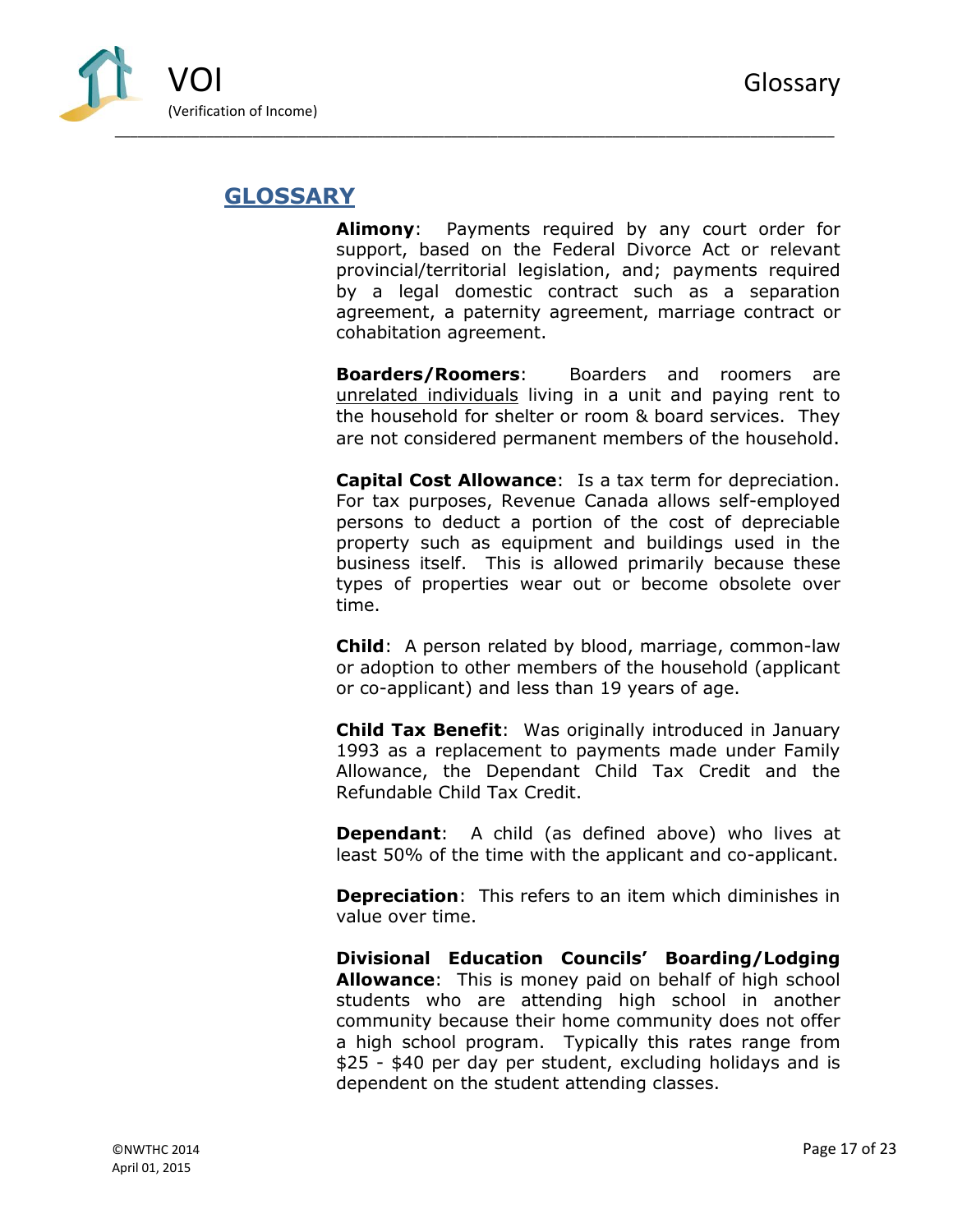

**Fraud**: Intentional misrepresentation or concealment of income information in order to deceive or mislead the Corporation. Fraud is a deception or falsity deliberately practiced in order to secure unfair or unlawful gain. It should be considered as any act, expression, omission, reckless disregard toward truth, or concealment of information calculated to deceive the Corporation to the client's advantage. All cases of fraud will be reported to the Royal Canadian Mounted Police.

**Foster Children**: Children who are either permanently or temporarily in the care or custody of the government department or agency that is responsible for the protection of children. These children are placed in homes designated by the government department or agency. Foster children are not considered to be permanent household members of the designated Foster Parent(s).

### **Full-Time Student:**

### *Attending an Educational Institution*

This definition applies to students who attend classes at an educational institution. The institution must confirm the status of the student as "full-time". The student is required to spend a minimum of 15 hours per week on coursework.

### *Obtaining Education via Distance Learning*

This definition applies to students who do not attend an educational institution, but follows a course of study which is delivered in a variety of ways which may include, internet or on-line courses, correspondence courses, and teleconference courses. This type of student may be classified as a full-time student if the institution providing the distance learning courses confirms that the student is required to spend a minimum of 15 hours per week on coursework.

The institution must provide estimates of the hours a course will likely require from a student. Persons holding a full-time job position are not considered a full-time student.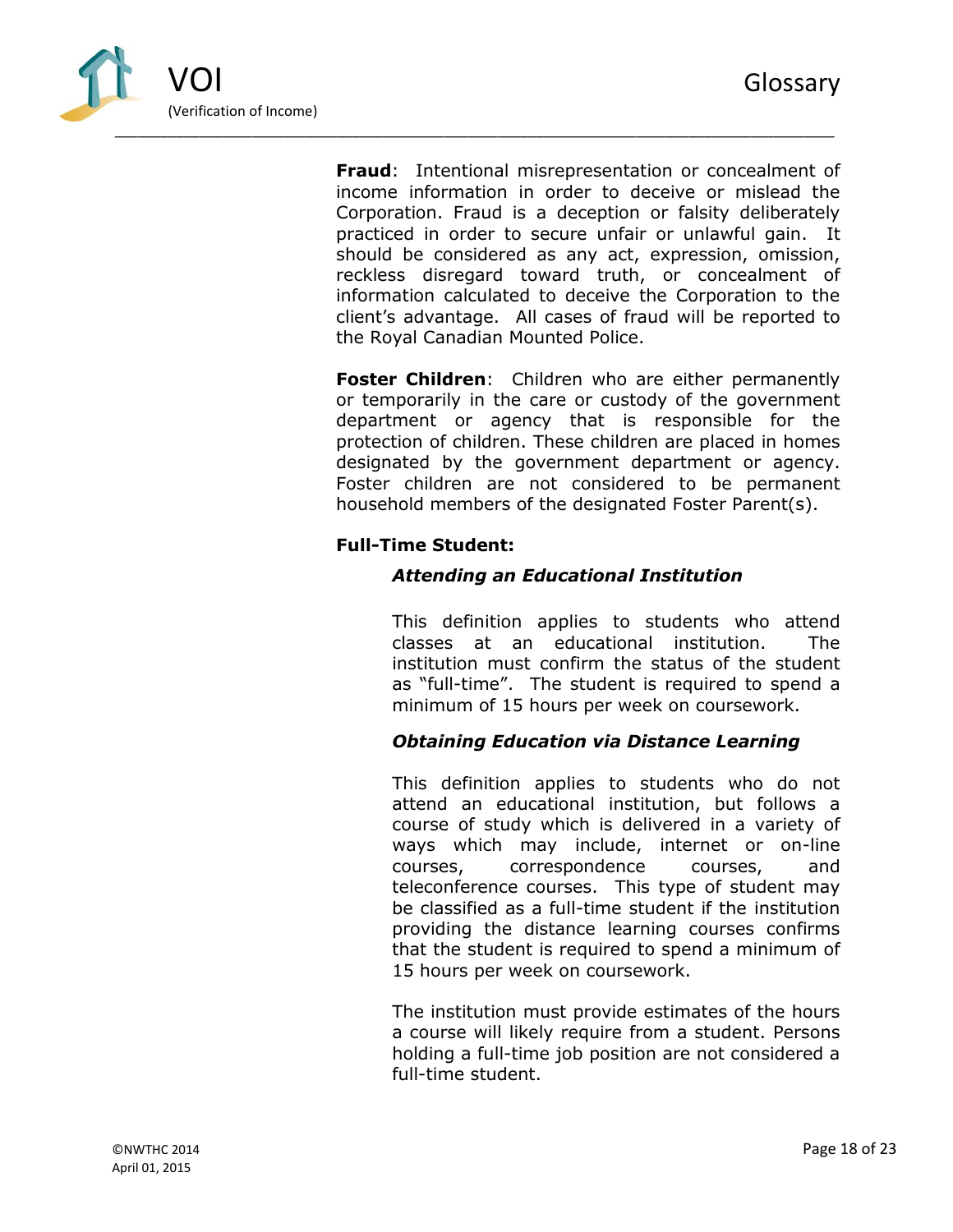

**Honorarium**: Payment that is made to a person for services for which fees are not legally or traditionally required, without obligation on the part of the payer. (A person elected to a Board of Directors may receive an honorarium).

**Household**: A person or a group of persons who occupy or who have need of a dwelling in the NWT and do not own another property elsewhere (worldwide).

**Income in Kind:** The value of goods or services that are received from another person in lieu of cash for other goods or services provided. Examples of such income include food, smoke meat, and butchered wildlife.

**Mortgage**: A contract between a borrower and a lender used as a method by which individuals buy or repair residential property without paying the full value upfront. The borrower (also called the mortgagor) uses a mortgage to pledge real property to a lender (also called the mortgagee) as security against the debt or loan for the rest of the value of the property.

**Mortgagee**: An entity that lends money to a borrower for the purpose of purchasing a piece of real property. By accepting a mortgage on the real property the lender creates security in the full repayment of the loan in the future.

**Mortgagor**: An individual or couple who borrow money to purchase a piece of real property. The Mortgagor provides the lender with a guarantee for the full repayment of the loan.

**National Child Benefit (NCB)**: Is a joint initiative of the federal, provincial, and territorial governments. For more information, visit NCB Web site: [www.nationalchildbenefit.ca](http://www.nationalchildbenefit.ca/)

**Pension**: Is an arrangement to provide people with an income when they are no longer earning a regular income from employment.

**Real Property**: Refers to the land. *Real estate* is a legal term that encompasses land along with anything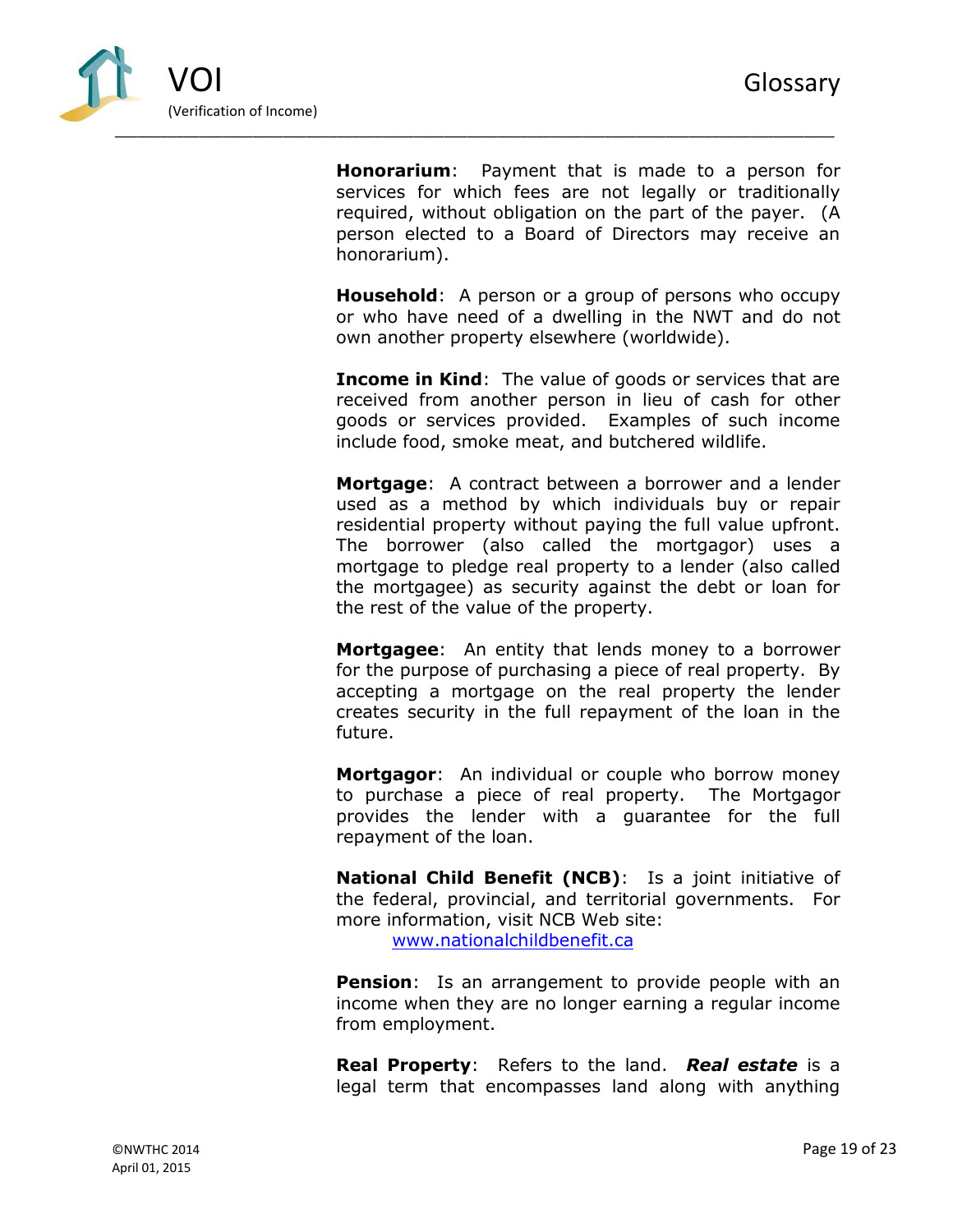

permanently affixed to the land, such as buildings. Real estate is often considered synonymous with real property.

**Registered Retirement Savings Plan (RRSP)**: A legal trust registered with the Canada Revenue Agency and used to save for retirement.

**Self-Employment**: An applicant is considered selfemployed if one or more of the following apply:

- $\triangleright$  An individual who earns income directly from their business, trade or profession, rather than at a specified wage or salary;
- $\triangleright$  An individual registered or recognised as the owner, majority shareholder, or partner of a business or company;
- $\triangleright$  An individual registered or recognised as having controlling interest in a company or business;
- $\triangleright$  An individual who receives payment from consumers as a result of providing goods or services through trade or profession.

**Senior Citizen:** For NWTHC programs, a person 60 years old or older.

**Single-Parent Family**: One parent and at least one child dependant on that parent.

**Streamed Payment Income:** Payments received on a periodic or regular basis, e.g. weekly, monthly, annually, such as interest on investments or insurance policies.

**Total Household Income:** Total income of the household member(s) before tax deductions.

**Travel/Living Out Allowances**: Travel or living out allowances of any household member are actual amounts reimbursed by the employer for work-related expenses.

**Universal Child Care Benefit (UCCB)**: Started in July 2006 as a new monthly benefit paid to eligible families to help provide child care for children less than six years of age. The UCCB provides families a \$100 monthly payment (up to \$1200 annually) for each child less than six years of age. It will be paid separately from the Canada Child Tax Benefit (CCTB). The UCCB is taxable.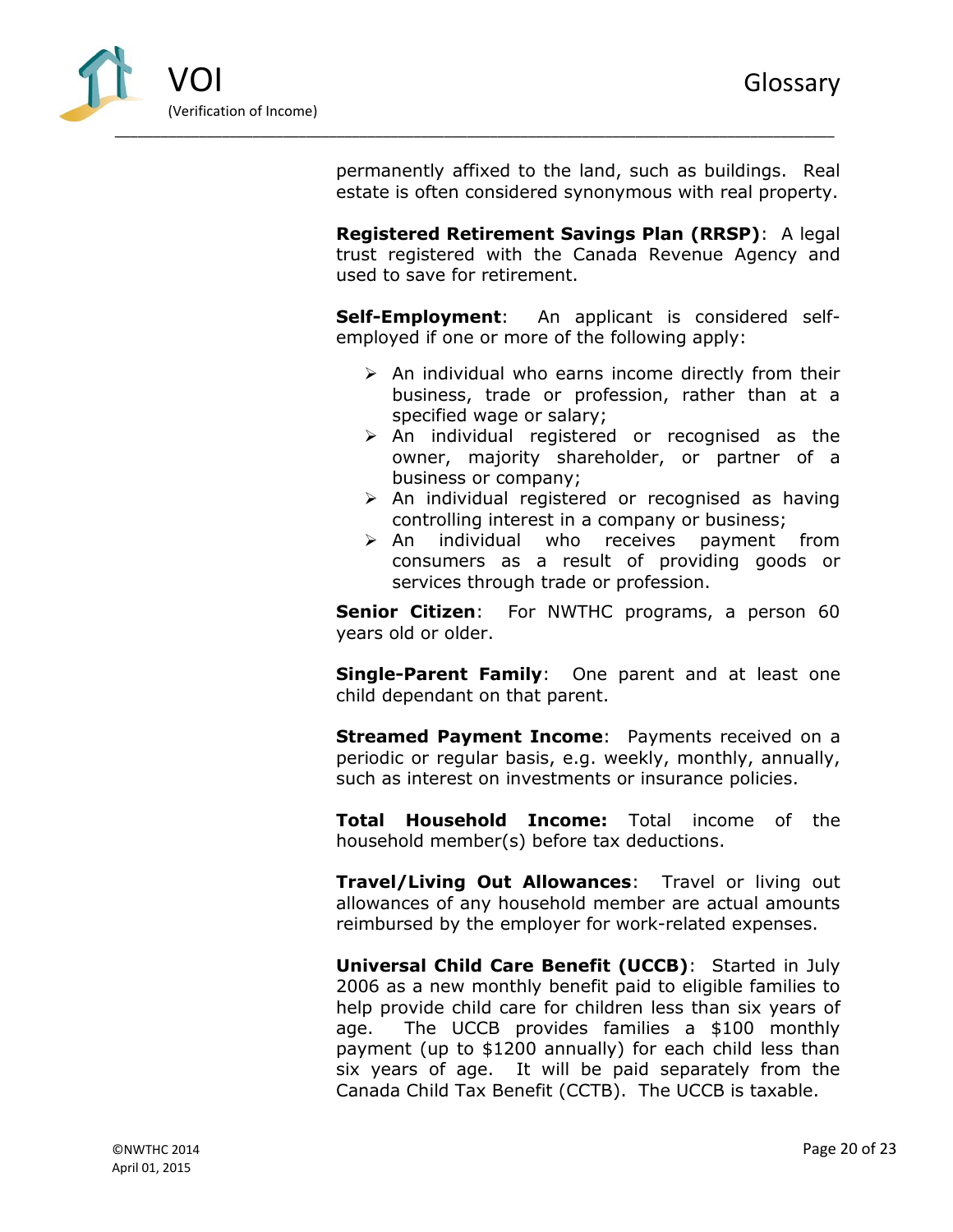

**Wage & Salary Employment**: Any permanent full-time or part-time, indeterminate or a term position of one year or longer.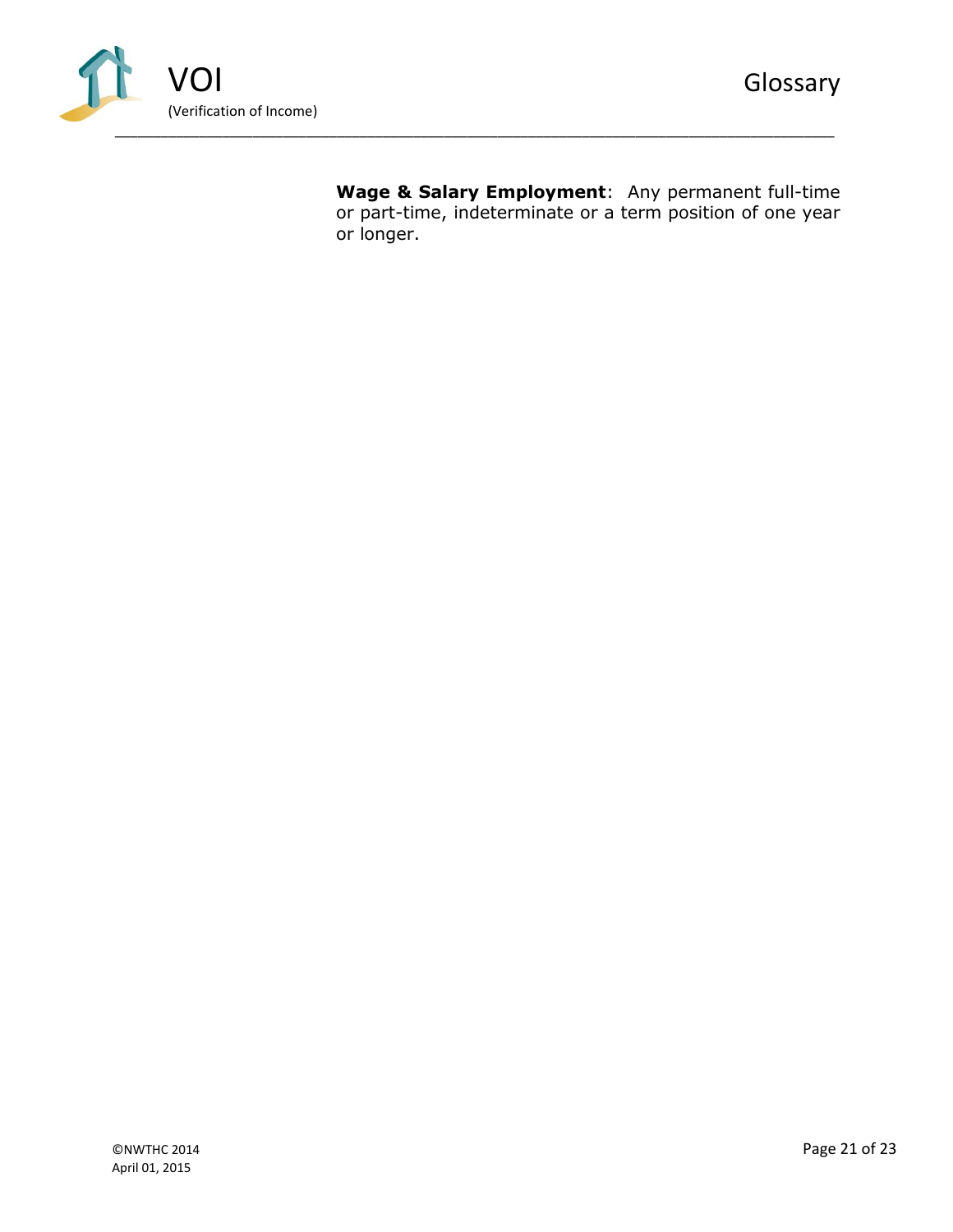

# <span id="page-22-0"></span>**NOTES**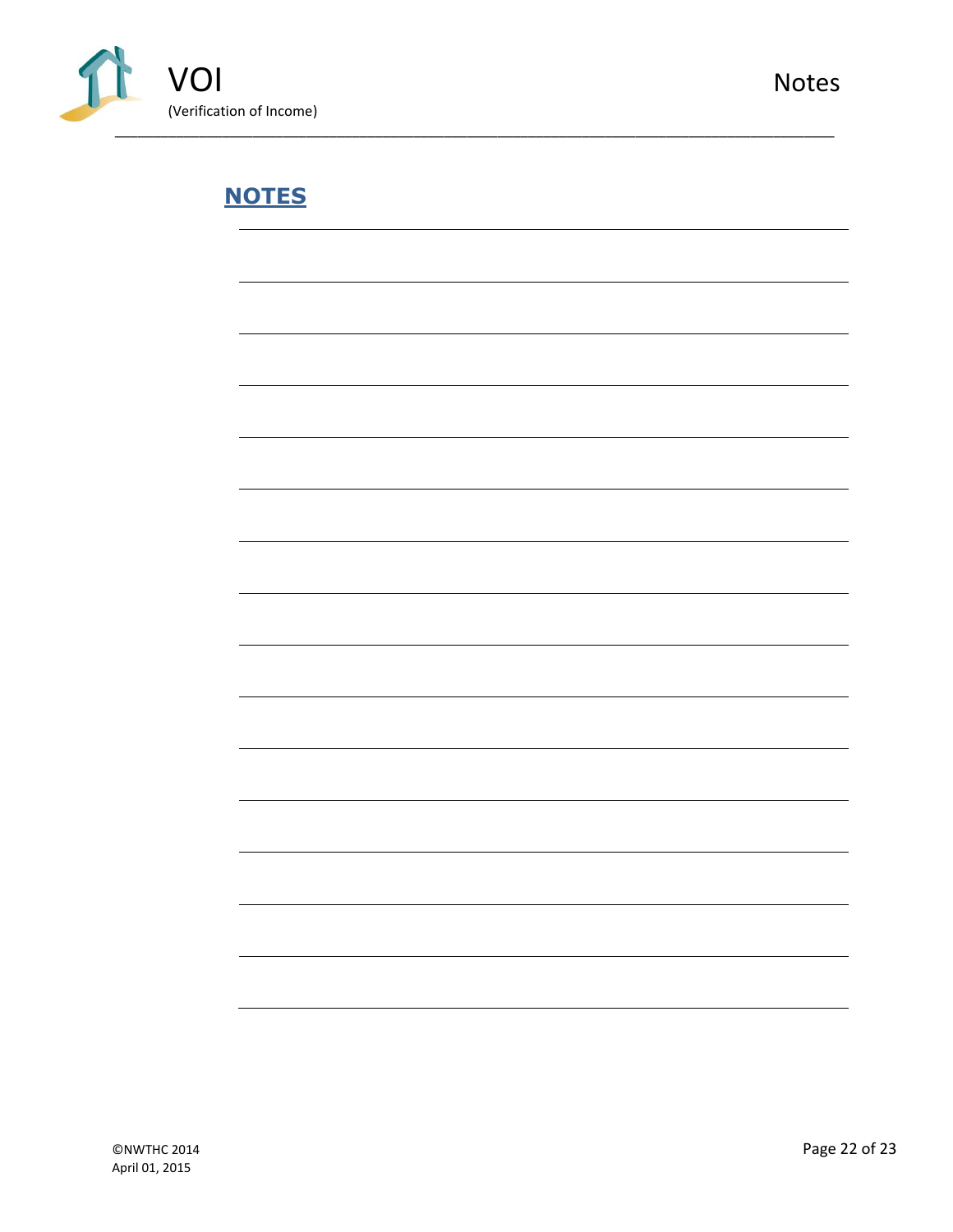

# <span id="page-23-0"></span>**APPENDICES – CARE MAJOR PROGRAM**

**Appendix A: Worksheet Business and Professional Activities for the Self-employed Fishing Activities Farming Activities**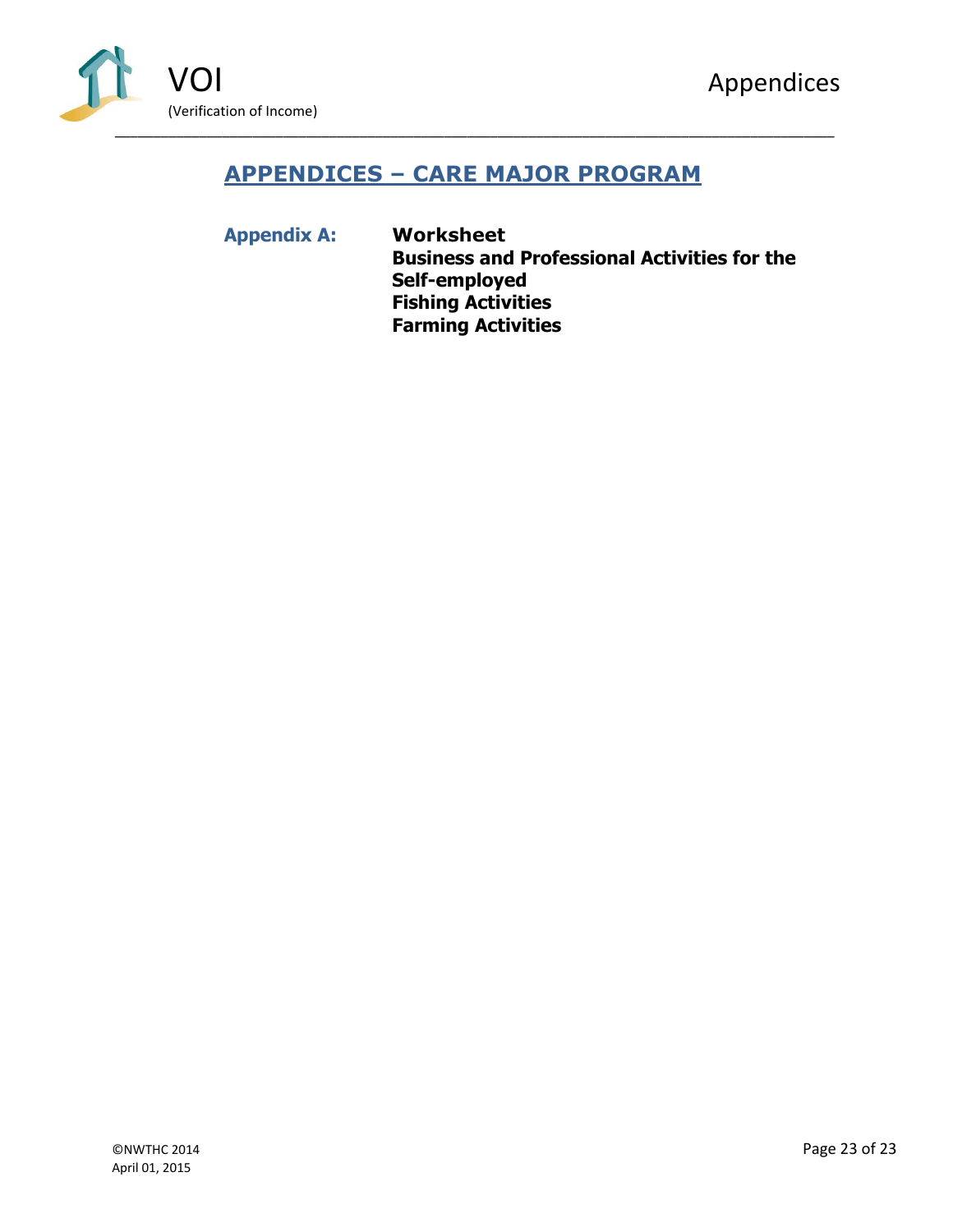#### **LHO TENANT RELATIONS MANUAL – 302 – Assessing Rent – Rent Scale**

#### **1. Introduction**

The NWTHC updated its rent scale for its *Public Housing Program* in 2012.

The NWTHC's rent scale for its *Public Housing Program* calculates the monthly rental rate based on the tenant's annual earnings. The Rent Scale is designed to ensure a consistent and fair rent assessment process by ensuring that tenants pay a monthly rent that is calculated in proportion to their annual earnings.

There are minimum and maximum rents. No household will pay less than \$70 per month for rent; or more than \$1,625 per month for rent. For people at the minimum rent, rent will be about 4% of their gross income which is much lower than the 30% affordability standard. The maximum rent will be about 19.5% of gross income.

The Rent Scale introduced greater stability and consistency in rent calculation by incorporating prior year's income as the primary method of verifying income. Greater certainty in monthly rent payments supports tenants in their own financial planning.

The use of CRA tax information fosters self-reliance of our tenants and promotes administrative efficiency of the program. The use of CRA tax information provides an accurate means of determining and verifying tenants' income.

The rent scale reflects consistency between communities by using three zones to reflect cost of living differences.

#### **2. Policy**

The following chart is the NWTHC *Public Housing Program* Rent Scale by Gross Annual Household Income and monthly rents by Zones.

|                     | Monthly Rent |         |         |  |  |  |  |  |
|---------------------|--------------|---------|---------|--|--|--|--|--|
| Annual Income       | Zone A       | Zone B  | Zone C  |  |  |  |  |  |
| $<$ \$20,004        | \$80         | \$75    | \$70    |  |  |  |  |  |
| \$20,004 - \$29,988 | \$160        | \$150   | \$140   |  |  |  |  |  |
| \$30,000 - \$44,988 | \$365        | \$345   | \$325   |  |  |  |  |  |
| \$45,000 - \$59,988 | \$610        | \$580   | \$555   |  |  |  |  |  |
| \$60,000 - \$80,088 | \$890        | \$845   | \$790   |  |  |  |  |  |
| \$80,100 - \$99,996 | \$1,295      | \$1,230 | \$1,155 |  |  |  |  |  |
| \$100,008 or More   | \$1,625      | \$1,545 | \$1,445 |  |  |  |  |  |

\_\_\_\_\_\_\_\_\_\_\_\_\_\_\_\_\_\_\_\_\_\_\_\_\_\_\_\_\_\_\_\_\_\_\_\_\_\_\_\_\_\_\_\_\_\_\_\_\_\_\_\_\_\_\_\_\_\_\_\_\_\_\_\_\_\_\_\_\_\_\_\_\_\_\_\_\_\_\_\_\_\_\_\_\_

#### ANNUAL SCALE CHART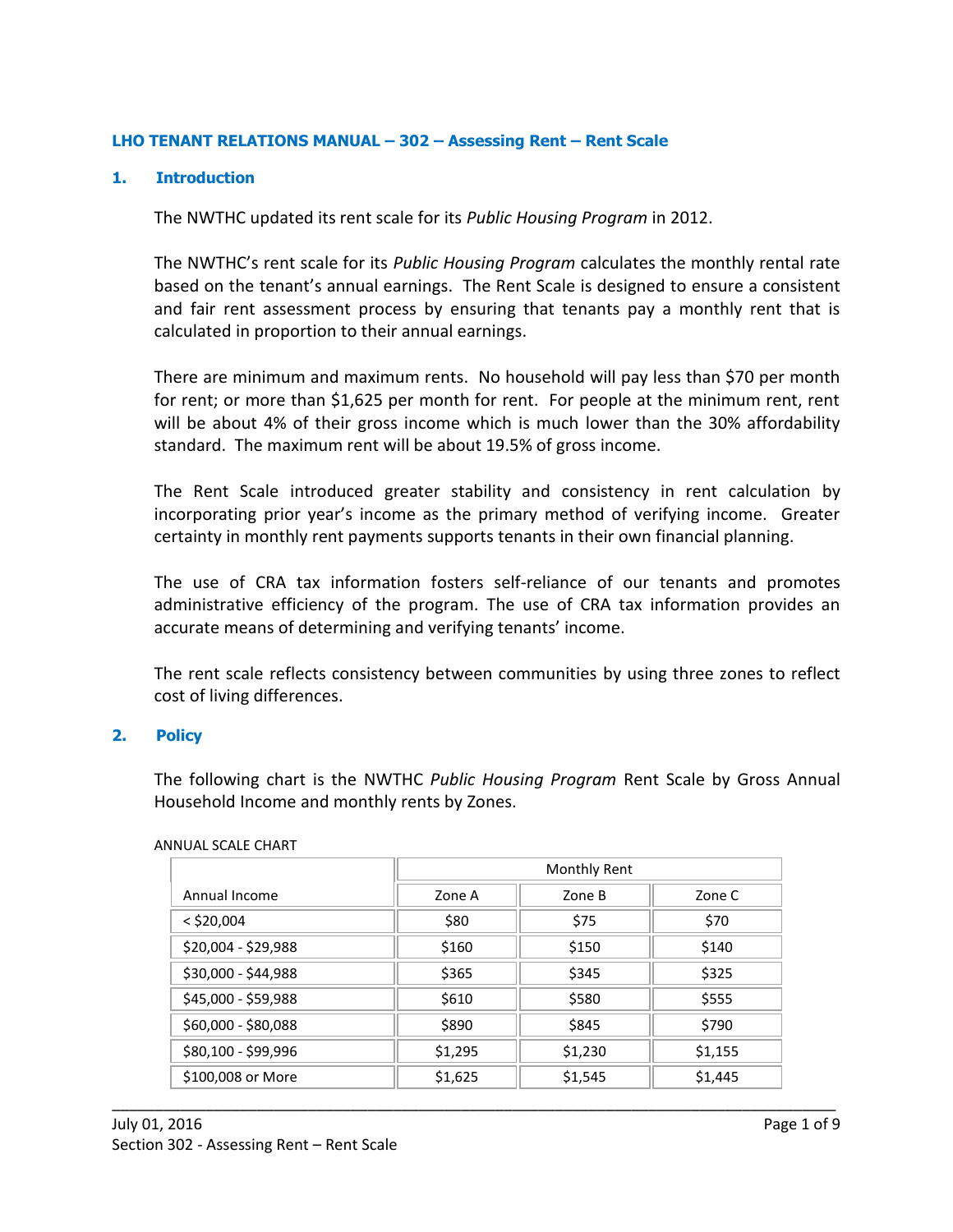The NWTHC classifies the communities into three zones adapted from the Statistic Canada's Living Cost Differentials. This ensures that the same rent is charged in communities within each zone.

**Zone A Communities:** Yellowknife, Hay River, Fort Smith, Inuvik, Norman Wells, and Fort Simpson.

**Zone B Communities:** Detah/Ndilo, Hay River Reserve, Enterprise, Behchoko, Fort Liard, Fort Providence, Kakisa, Jean Marie River, Nahanni Butte, Fort Resolution, Gameti, Whati, Sambaa K'e (Trout Lake), Wekweeti, and Wrigley.

**Zone C Communities:** Fort McPherson, Tsiigehtchic, Tulita, Lutselk'e, Aklavik, Tuktoyaktuk, Deline, Fort Good Hope, Paulatuk, Sachs Harbour, Ulukhaktok, and Colville Lake.

### Calculating Monthly Rent

Monthly rent for the upcoming year will be based on the total gross income verified by information from Canada Revenue Agency (CRA), Line 150 from the Notice of Assessment, from the previous year's annual tax return, of all household members aged 19 years or older.

Tenants who are unable to immediately provide CRA information will have their monthly rent calculated based on other acceptable forms of annual income information as verified by the NWTHC.

Tenants that do not provide income verification are not eligible for a rent subsidy and shall be charged maximum rent; although, this shall be adjusted once income verification is provided.

Local Housing Organizations (LHOs) may not charge tenants maximum rent simply because a tenant has fallen into arrears. Legally, only over-holding tenants can be charged maximum rent when a Rental Officer (or Court) Order has been issued.

#### Territorial Housing System (THS)

All LHOs shall use the Territorial Housing System (THS) to enter all applicants and tenant information.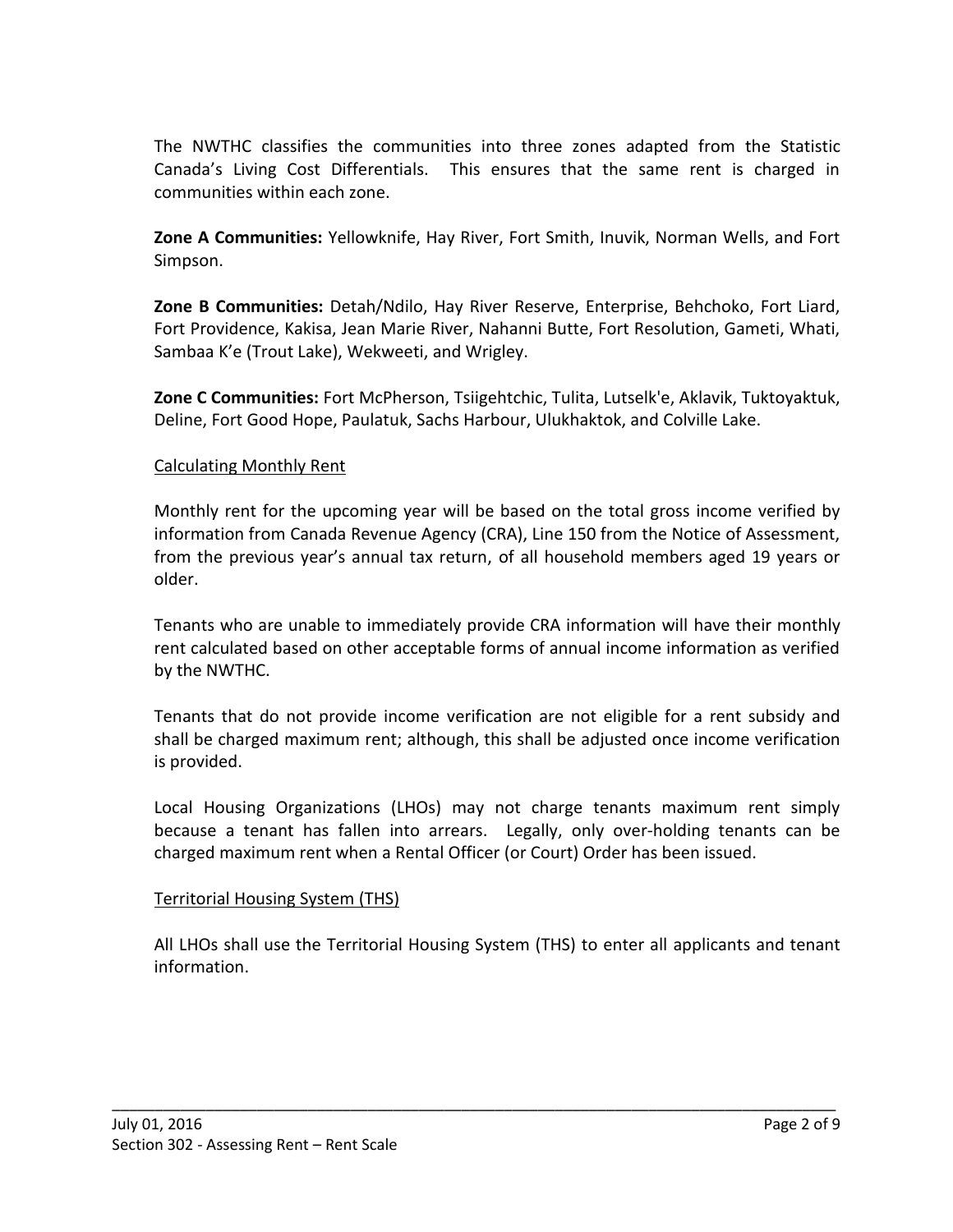### Canada Revenue Agency (CRA)

Effective July 01, 2016, the NWTHC began using income from the CRA electronic data exchange. Income will be Line 150 from the previous year's Notice of Assessment and THS will automatically complete the annual rent assessments and re-assessments.

The assessment period will be from July 01 to June 30 of the following year.

Existing tenants, who reach the age of 19 during the rent assessment period, will have their income captured on the following July  $01<sup>st</sup>$  and the monthly rent going forward will reflect their income. Income earned by an individual who is not yet 19 years of age is not assessed and will not be considered in the calculation of rents.

The LHOs will no longer be authorized to submit/fax the CRA form directly to Canada Revenue Agency; once the applicant/tenant has signed the consent form, the CRA consent form box in THS must be checked. Once this is done, CRA will automatically submit the income information to THS.

### Seniors

To lower the impact of the rent scales, there will be a monthly income exemption of up to \$1,000 for each senior in the household as part of the calculation of income. This shall lower the rent for seniors compared with other households earning similar incomes.

#### Security of Information

As required by CRA, access to income information is restricted to a small number of NWTHC Headquarters staff members who have undergone a criminal records check. Income information may not be shared with anyone not authorized by CRA. Income information is properly stored and meets standards required by the *Access to Information and Protection of Privacy Act.*

### **3. Application**

These policies and procedures, apply to all Housing Authorities, Housing Associations and Housing Divisions of community governments (Local Housing Organizations (LHOs)), which act as agents for the NWTHC in the management of rental housing units belonging to the *Public Housing Program*. The policies and procedures also apply to applicants/tenants for the *Public Housing Program.*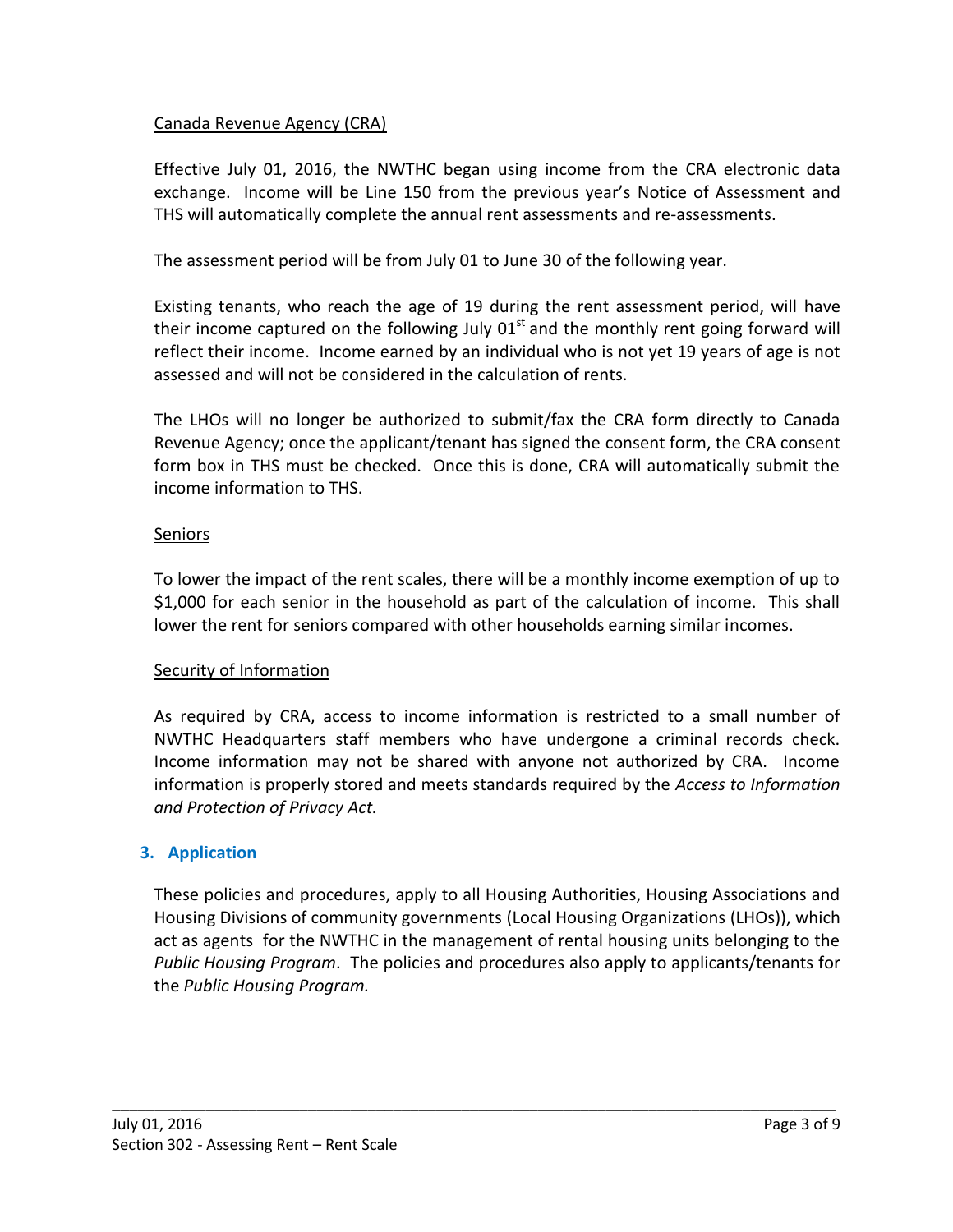### **4. Definitions**

**Lessee**: A person to whom a lease is granted to rent a public housing unit from the LHO. This person is also called the tenant or leaseholder.

**Maximum Unit Rent**: The maximum unit rent that is allowed to be charged under the 2012 rent scale. No tenant will pay more than the maximum unit rent for their unit.

**Overholding tenant**: A tenant who will not vacate the premises after the tenancy has expired or been terminated by a valid notice to vacate and/or a Rental Officer Order.

**Income Verification forms**: For existing tenants and with PDO approval, tenants who have not filed their taxes must provide other forms of verification of income. The only acceptable forms that are to be used in these cases are the Verification of Income (wages), Income Assistance, Income Support, Student Financial Assistance, Employment Insurance or computer printout of benefits or pension statements. These blank forms are located on THS.

**Partial Income reporting:** Incomplete reporting of income by one or more household members. For example, if only one (1) of the three (3) lessees provides their CRA income or other income information and the other two (2) do not provide any income verification, the Rental Officer has stated that the rent must be calculated using the income information on hand for the household. The LHO would then have to submit the file to the Rental Officer to apply for an Order to pay rent on time, report all income on time, termination of tenancy and eviction.

**Public Housing Rental Units:** Dwellings owned, or leased, by the NWTHC which are administered and maintained by the LHO for the *Public Housing Program*. These dwellings are made available to those residents in the community who are unable to afford or find adequate and suitable housing.

**Tenant**: A person who pays rent in return for the right to occupy a public housing rental unit under a rental agreement.

**Total Gross Household Income:** Is the income indicated on line 150 of the CRA Notice of Assessment. This income also includes the total income before any deductions from all sources for all household members.

#### **5. Procedures**

#### Applications/Applicants

In order to be eligible for Public Housing, the household must be below the Rental CNIT.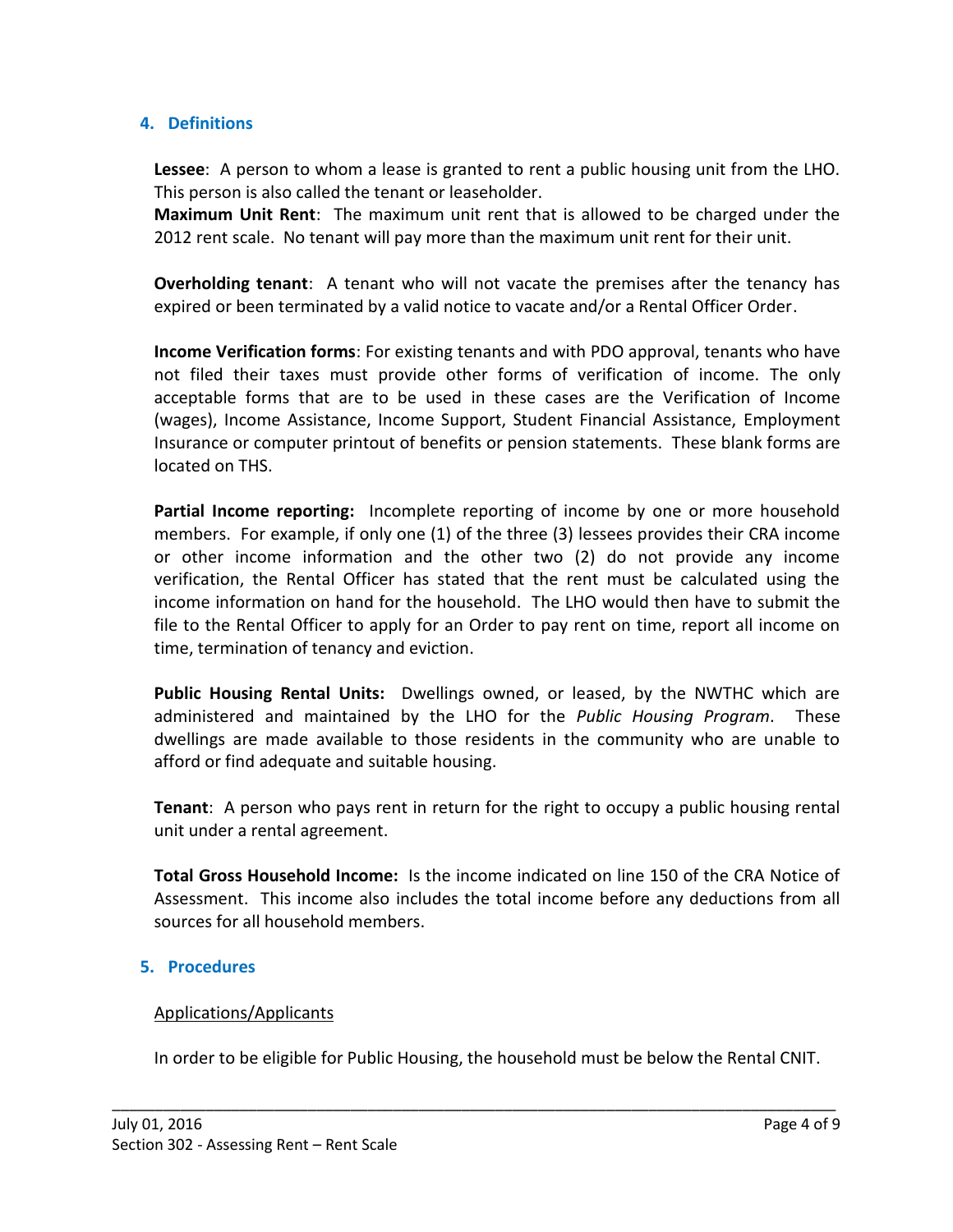The Tenant Relations Officer (TRO) must have all household members aged 19 and older sign the CRA consent form. Once the form is signed and the "CRA Consent" box in THS is checked, CRA will electronically provide Line 150 income information. Once all the income information is received and the household income is deemed to be below the Rental CNIT, THS will allow approval of the application. In order to determine if applicants are below Rental CNIT and to verify line 150 information, applicants must file their taxes annually.

If applicants refuse to sign the CRA consent form, which allows for the electronic transfer of data, the LHO will not be able to proceed with the application as CRA data is the only acceptable form of income verification.

For existing approved (prior to July 01, 2016) applications, if applicants have not signed the CRA consent form, the LHO will not be able to allocate a unit until the electronic CRA information has been received.

Where previous year's CRA income is not representative of the applicant(s) current income, the LHO will submit a written request to the District office to review the application. The LHO must provide the District Office with proof that the income has changed. Acceptable documentation will include a copy of the ROE, EI approval letter, Income Assistance verification, Income Support verification or Verification of Income form.

Once the District Office has determined that a tenant's household income has changed, a request will be submitted to Programs and District Operations (PDO) to add the new income information.

The applicant must also be counselled to notify the LHO if there is a further change in income such as obtaining other employment which would affect their application.

### Annual Rent Assessments

Effective October 01, 2015, as a means to test the upcoming change, LHOs began using CRA information from the previous tax year to assess rent on an annual basis.

As of July 01, 2016, the NWTHC formalized the process to calculate public housing rents using Line 150, gross income for the previous year. This information is now provided by CRA electronically to THS in order to calculate rent to June  $30<sup>th</sup>$  of the following year.

Rent assessments are fixed for the year. Tenants who experience fluctuations in monthly income continue to pay their rent assessment as determined by the annual income verification, unless the income change is significant enough to move their assessment to a lower bracket.Refer to the section on monthly assessments for further detail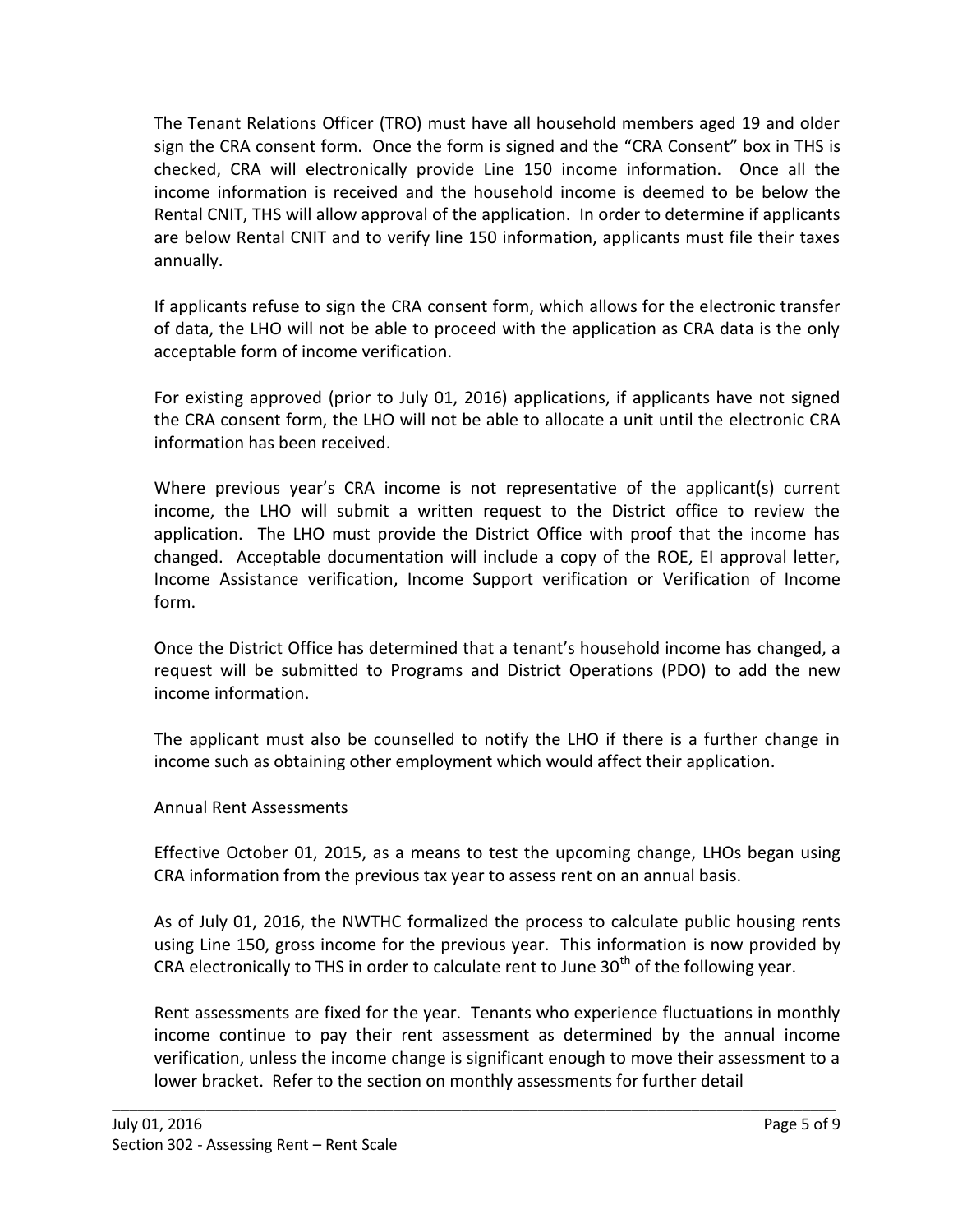During the month of June, CRA will electronically download the income stated on Line 150, from the previous year's Notice of Assessment, to THS. Based on this information, THS will automatically complete the rent assessments for the period of July 01 to June 30 of the following year.

### Existing Tenants Who Refuse To Sign The CRA Consent Form

THS cannot assess rent for tenants who have not signed the CRA consent form.

Tenants who are unable to immediately complete the consent form will be permitted time to provide it. Alternatively, they may provide a copy of their Notice of Assessment to the NWTHC District Office, which can be used to calculate rent. If they are unable to provide a copy of their Notice of Assessment, then they must provide another acceptable form of income verification such as the Verification of Income form. Once CRA information becomes available for these tenants, the NWTHC will use the information to verify the accuracy of the reported income. LHOs will continue to provide counselling to sign the consent form.

### Existing Tenants Who Sign The CRA Consent Form But Have Not Filed Their Tax Returns

As of July 1, 2016, tenants will be charged Maximum rent if no household member has filed their tax returns, as there is no income upon which to base a subsidy.

In situations where CRA reports that a tenant has not filed their income taxes, the tenant must provide alternative, acceptable income information to the District Office for verification. Once the District Office is satisfied that the income information provided is accurate, they can submit the request to PDO to complete the rent assessment.

Once CRA information becomes available for these tenants, PDO will use the information to verify the accuracy of the monthly reported income.

The District Office and LHO staff will continue to counsel these tenants on the importance of filing their tax returns on time. The NWTHC/LHO must ensure that the tenant is aware that there are many benefits to filing their taxes, including Child Tax Benefits, GST rebates and Guaranteed Income Supplement (GIS).

#### Partial Income Reporting

In multi-lessee households, there may be situations where one of the lessee's is unable to immediately provide CRA data.

THS will not automatically calculate rent for households who provide partial income verification. The District Office will assist the LHO in obtaining the missing CRA data. Once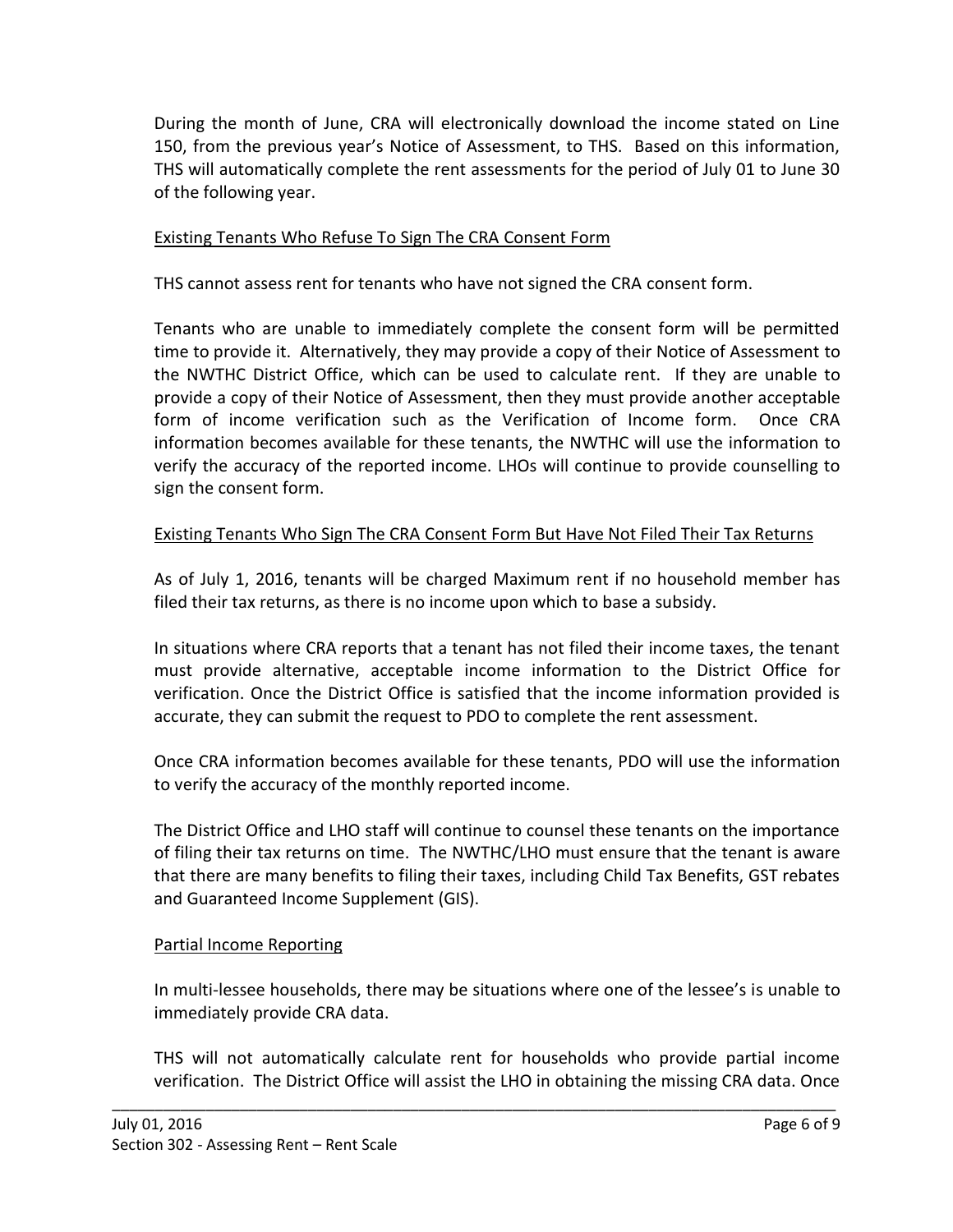all the CRA income has been received, THS will calculate the rent. Rent will be manually calculated on the partial income provided to the NWTHC.

If any tenant refuses to provide income information, the LHO will have to submit an application to the Rental Officer to have all lessees provide their income. At the same time, the LHO would also apply for an Order to pay rent on time, report all income on time, termination of tenancy and eviction in case the lessees do not comply with the Rental Officer order.

### Income Assistance Tenants

CRA information provided on Line 150 for tenants receiving Income Assistance may be incorrect as it may include Market Rental payments which would inflate the tenant's annual income. In order to determine the actual amount of assistance received for the previous year, it will be necessary to obtain a copy of the tenant's Financial Care Report (FCR) along with a written confirmation from the Department.

### Self-Employed Tenants

For self-employed tenants, CRA will not be able to electronically provide Line 150 information to THS and therefore no rent will be assessed.

The tenants will have to provide the LHO with either the T2125 (Statement of Business or Professional Activities), the T2121 (Statement of Fishing Activities) along with the T1 General Tax information for the past 3 years. The LHO will submit this information to the District Office, Manager Programs or Programs Advisor to calculate the yearly income. This information will then be sent to PDO to complete the rent assessment in THS.

### Seasonal Workers

Seasonal workers, whose incomes fluctuate, will be counselled by the NWTHC/LHO to accept the yearly rent assessments. The income reductions which are part of the normal yearly earning pattern of a seasonal worker will likely not lower the total rent payments as depicted in the chart below. Line 150 from the last three years of the CRA Notice of Assessment will be reviewed by PDO to determine average annual incomes. If the current rent is reflective of the average annual income, no rent reductions will be made. LHOs will provide counselling on budgeting to tenants who earn seasonal income, including encouraging them to participate in the NWTHC's Solutions To Educate People (STEP) program. The example below depicts a typical scenario of a seasonal worker. In this scenario, the tenant would actually pay less rent over the course of the year while on an annual assessment.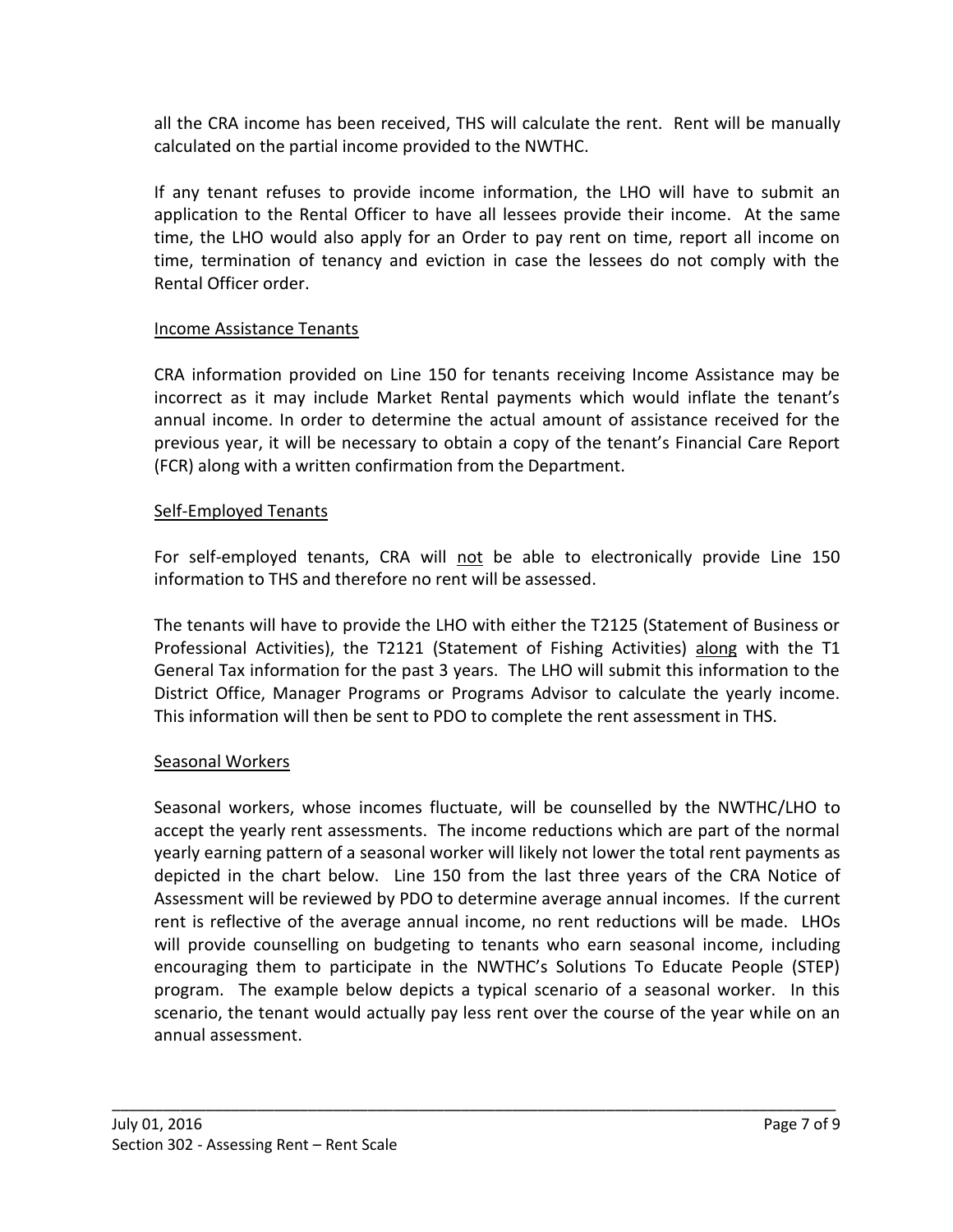|             | Jan. | Feb. | Mar. | Apr. | May  | Jun. | Jul. | Aug. | Sept. | Oct. | Nov. | Dec. | Total |
|-------------|------|------|------|------|------|------|------|------|-------|------|------|------|-------|
|             |      |      |      |      |      |      |      |      |       |      |      |      |       |
| Firefighter | 1840 | 1840 | 1840 | 1840 | 5500 | 5500 | 5500 | 5500 | 5500  | 1840 | 1840 | 1840 | 40380 |
| Monthly     | 140  | 140  | 140  | 140  | 790  | 790  | 790  | 790  | 790   | 140  | 140  | 140  | 4930  |
| Annual      | 325  | 325  | 325  | 325  | 325  | 325  | 325  | 325  | 325   | 325  | 325  | 325  | 3900  |

### Tenants Working On Reserves

Tenants working on reserves will have to provide pay stubs and/or other acceptable income verification such as their T4 slips, as they may not pay taxes and therefore may not file income tax returns with CRA. The LHO will obtain the CRA information for the tenants who have filed their taxes to submit to PDO. Rent will be assessed by PDO annually based on income information reported on Line 5363 or Line 5875.

#### Tenants 19 Years Of Age

A tenant turning 19 years of age must provide their SIN to the LHO and sign the CRA form.

Here are a couple of scenarios:

- A tenant who turns 19 during the tax year (January to December), will have their income assessed and **included** in the rent calculation for the following July  $1<sup>st</sup>$  rent assessment.
- A tenant who turns 19 on March 20, 2016 would result in their income **not being included** in the household rent calculation until July 01, 2017.
- A tenant who turns 19 on December 25, 2016 would result in their income **not being included** in the household rent calculation until July 1, 2017.

#### Move in/Move out

All residents, age 19 and over, of the household that move in during the year will have their incomes assessed and the household rent will be adjusted to their move-in date. When these residents move out, the rent will be re-assessed on the revised household income.

#### Rent Assessments Prior To June 30, 2016

For any rent assessments prior to July 01, 2016, the LHOs will still have the ability to complete these re-assessments using income information the tenant has provided.